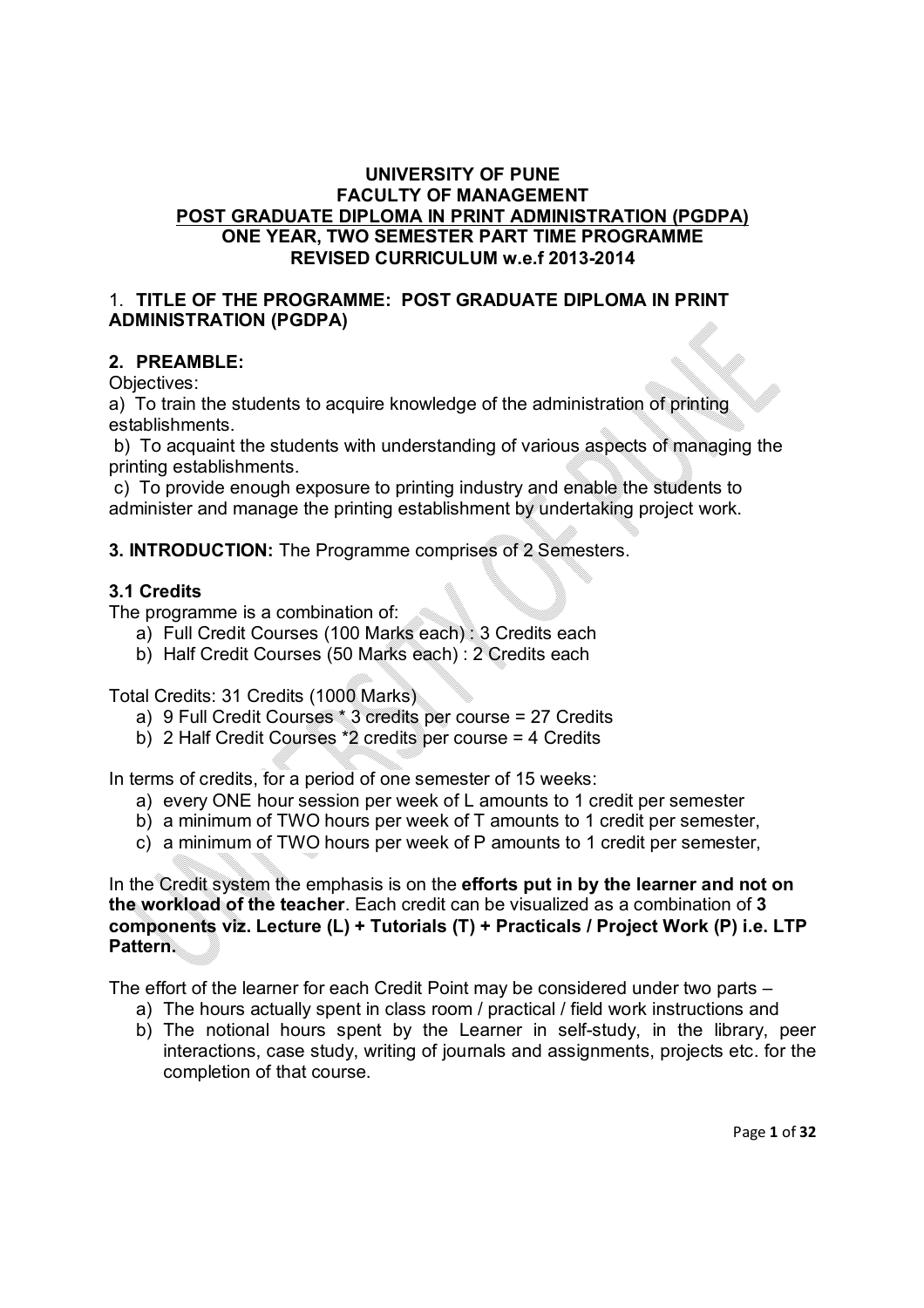*Teaching / learning sessions are to be interpreted in a broader perspective as follows:* 

- a) Teaching Learning Processes: Classroom sessions, Group Exercises, Seminars, Small Group Projects, etc.
- b) Evaluation: Tutorials, Class Tests, Presentations, Field work, Assignments, etc.

**3.2 Adoption of Credit and Grading System:** As per national and international trends, it is proposed to adopt the Credit and Grading System for the PGDPA programme.

## **Salient features of the grading system:**

- 1. Learners are placed in ability bands that represent a range of scores. These ability bands may vary according to the number of categories for the classification of the performance of the learners. This ability range may be designated with alphabetical letters called as GRADE.
- 2. The system of awarding grades would provide a more realistic picture of learner's ability than the prevailing marking system.
- 3. Grading is a far more satisfactory method than the numerical marking system as it reflects an individual learner's performance in the form of a certain level of achievement.
- 4. The Grading system ensures natural classification in qualitative terms rather than quantitative terms since it expresses a range /band of scores to which a learner belongs such as O,A,B,C,D,E & F
- 5. The award of grades provides a permanent record of the learner's growth and development that might be helpful for institutions of higher education for allocating seats for prospective employers.
- 6. Grading does not require making fine distinctions in performance when no such distinctions actually exist.
- 7. It is based on a realistic concept of 'errors of measurement'.
- 8. Grades are relatively free from extraneous factors like difficulty of the examination, examiner bias, nature of the subject being examined, etc.
- 9. Grades can be interpreted easily and directly and can be used to prepare an accurate 'profile' of a learner'

**Basics of Credit and Grading System:** Grading, is a method of reporting the result of a learner's performance subsequent to his evaluation. It involves a set of alphabets which are clearly defined and designated and uniformly understood by all the stake holders. A properly introduced grading system not only provides for a comparison of the learners' performance but it also indicates the quality of performance with respect to the amount of efforts put in and the amount of knowledge acquired at the end of the course by the learners.

It is proposed to use the **Indirect and Absolute Credit and Grade Point System for the PGDPA programme,** i.e. the assessment of individual Courses in the concerned examinations will be on the basis of marks, but the marks shall later be converted into Grades by some mechanism wherein the overall performance of the Learners can be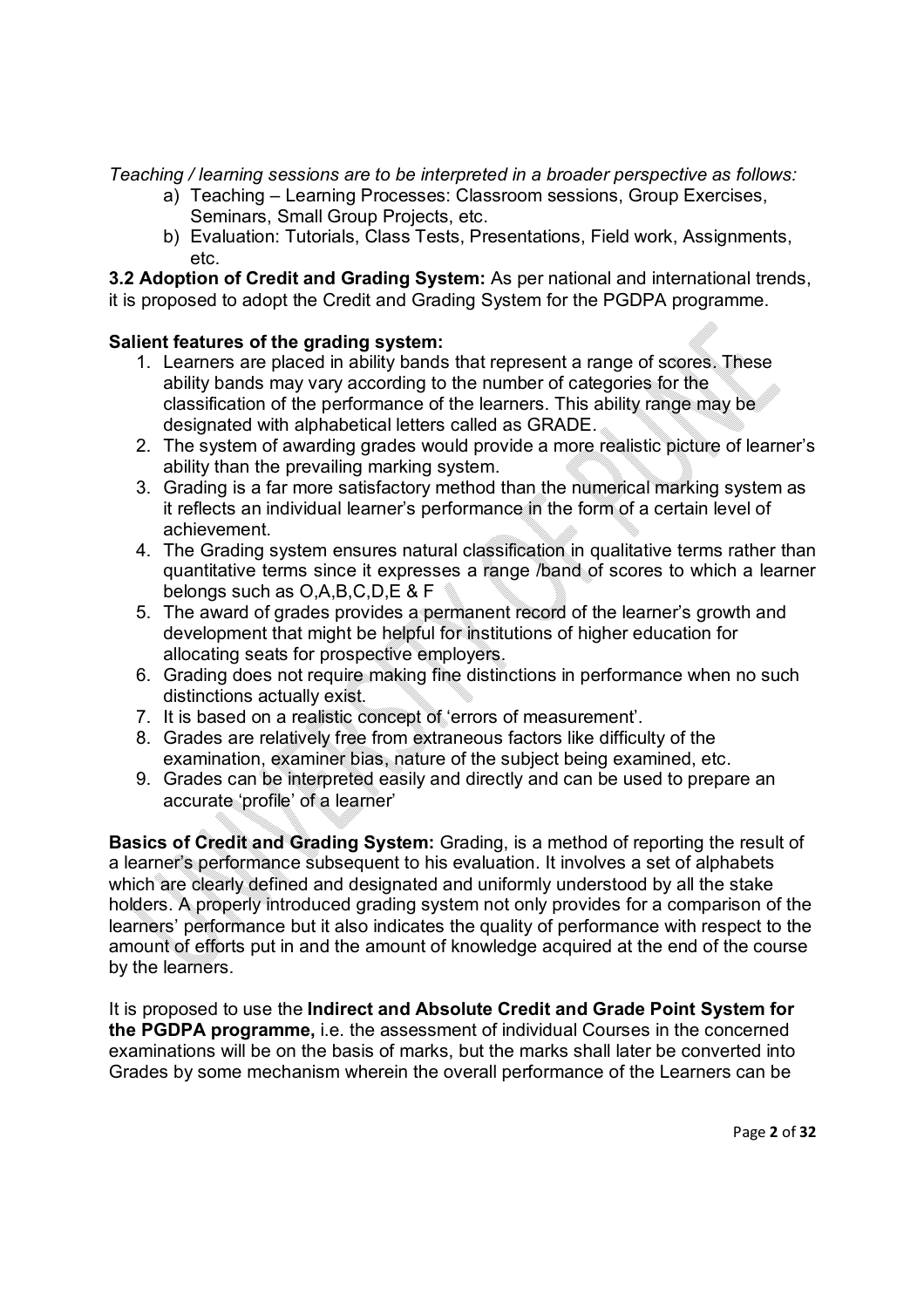reflected after considering the Credit Points for any given course. However, the **overall evaluation shall be designated in terms of Grade.**

**3.3 Session Duration:** Each teaching-learning, evaluation session shall be of 60 minutes.

**4. ELIGIBILITY:** A student seeking admission to this course must have the following qualifications:

a) Diploma/Degree in Printing Technology /Engineering from recognized institution/university.

OR

b) Graduate from any faculty of a statutory university with three years' experience in the printing industry.

OR

c) Diploma holders from any other branch of engineering or technology with three years' experience in the printing industry.

OR

d) Diploma holders in Print Engineering (Diploma run by Pune Vidyarthi Griha's Research Institute of Communication Technology).

## **5. EXAMINATION: Pattern of Examination:** The evaluation scheme comprises of:

- a) University Evaluation (50 Marks)
- b) Concurrent Evaluation (50 Marks)

**5.1 University Evaluation:** There shall be University evaluation for each full credit course as per the time table announced by the University. There shall be a Written Examination (subjective – concept plus case study / application oriented type) for 50 marks by the University for each Full Credit Course.

### **5.1.2 Instructions to External Paper Setters / Chairman / Examiners**

For University evaluation (Written Examination – subjective type of 50 marks) of each full credit course the question pattern shall be as follows:

Question Paper Pattern:-

1) There shall be five questions each of 10 marks.

2) All questions shall be compulsory with internal choice within the questions.

3) A Question may be subdivided into sub-questions a, b, c… and the allocation of marks depend on the weightage of the topic.

Questions shall be set to assess knowledge acquired, standard application of knowledge, application of knowledge in new situations, critical evaluation of knowledge and the ability to synthesize knowledge. The question paper setter shall ensure that questions covering all skills are set. The question paper setter shall also submit a model answer and detailed scheme of evaluation along with the question paper.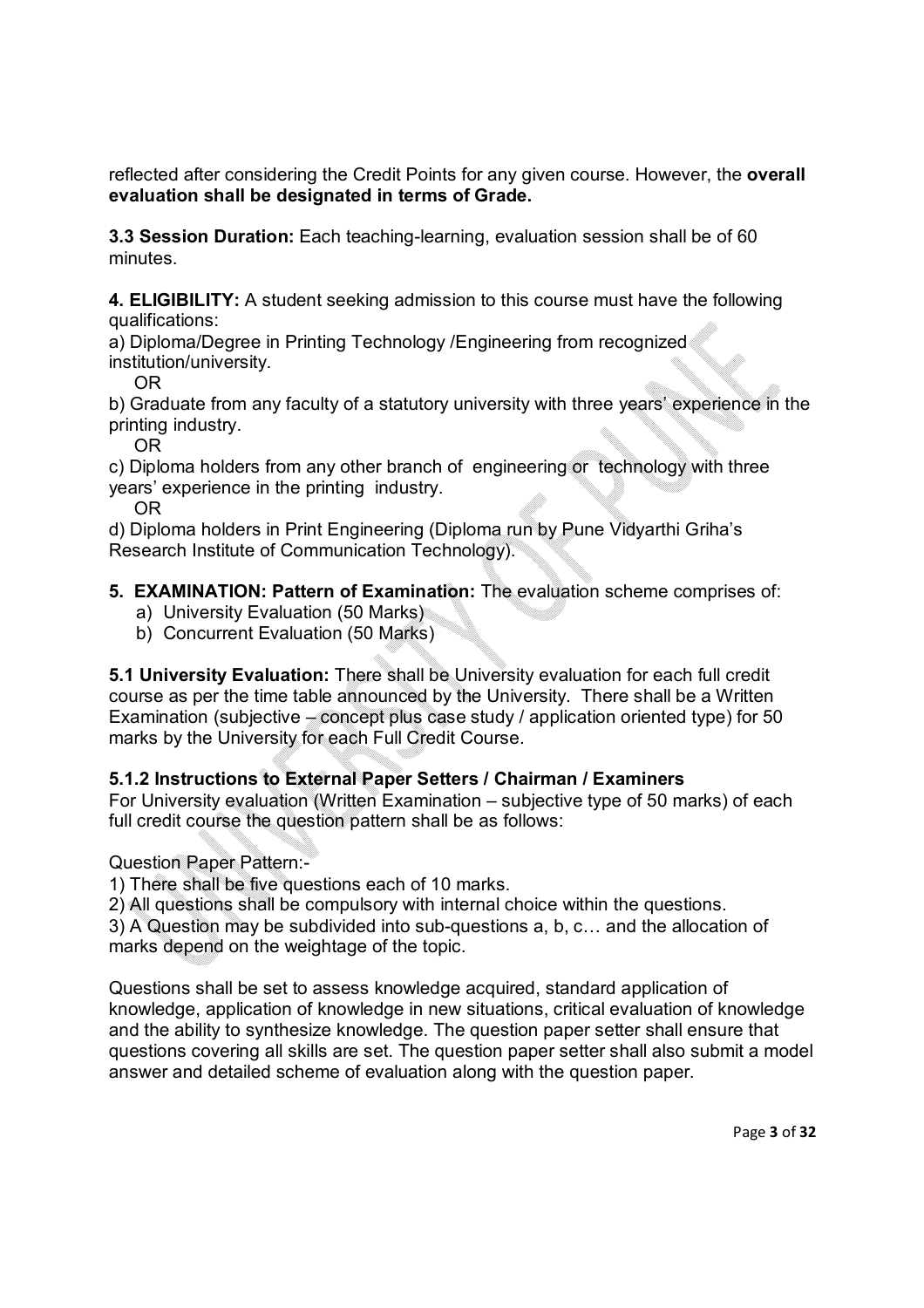*The duration of written examination shall be 2 hours. Students shall be provided a single answer sheet of 16 pages. They must ensure that their responses fit within the provided answer sheet. Additional supplements shall not be provided.*

## **5.2 Concurrent Evaluation**

There shall be Concurrent evaluation for 50 marks for each full credit course. Half credit courses shall be evaluated for 50 marks through Concurrent evaluation. As a part of concurrent evaluation the students shall be *evaluated on a continuous basis* by the Institute to ensure that student learning takes place in a graded manner. *There shall be no University evaluation for half credit courses*.

Suggested components for Concurrent Evaluation (CE) are:

- 1. Case Study / Caselet / Situation Analysis (Group Activity or Individual Activity)
- 2. Class Test
- 3. Open Book Test
- 4. Field Visit / Study tour and report of the same
- 5. Small Group Project & Internal Viva-Voce
- 6. Learning Diary
- 7. Scrap Book
- 8. Group Discussion
- 9. Role Play / Story Telling
- 10.Individual Term Paper / Thematic Presentation
- 11.Written Home Assignment
- 12.Industry Analysis (Group Activity or Individual Activity)
- 13.Literature Review / Book Review
- 14.Model Development / Simulation Exercises (Group Activity or Individual Activity)
- 15.In-depth Viva
- 16.Quiz

Detailed record of the Concurrent Evaluation shall be maintained by the Institute. The same shall be made available to the University, on demand.

Marks for the concurrent evaluation must be communicated by the Institute to the University before the commencement of relevant Semester Examination.

**5.3 Project:** During the Second Semester each student shall undertake a *Project*. The student shall submit a written structured report based on work done during this period.

Project may be research project – based on primary / secondary data or may be an operational assignment involving working by the student on a given task / assignment / project / etc. in an organization / industry.

Since most students enrolled for the PGDPA programme are expected to be working students, such working students may complete the Project at their workplace.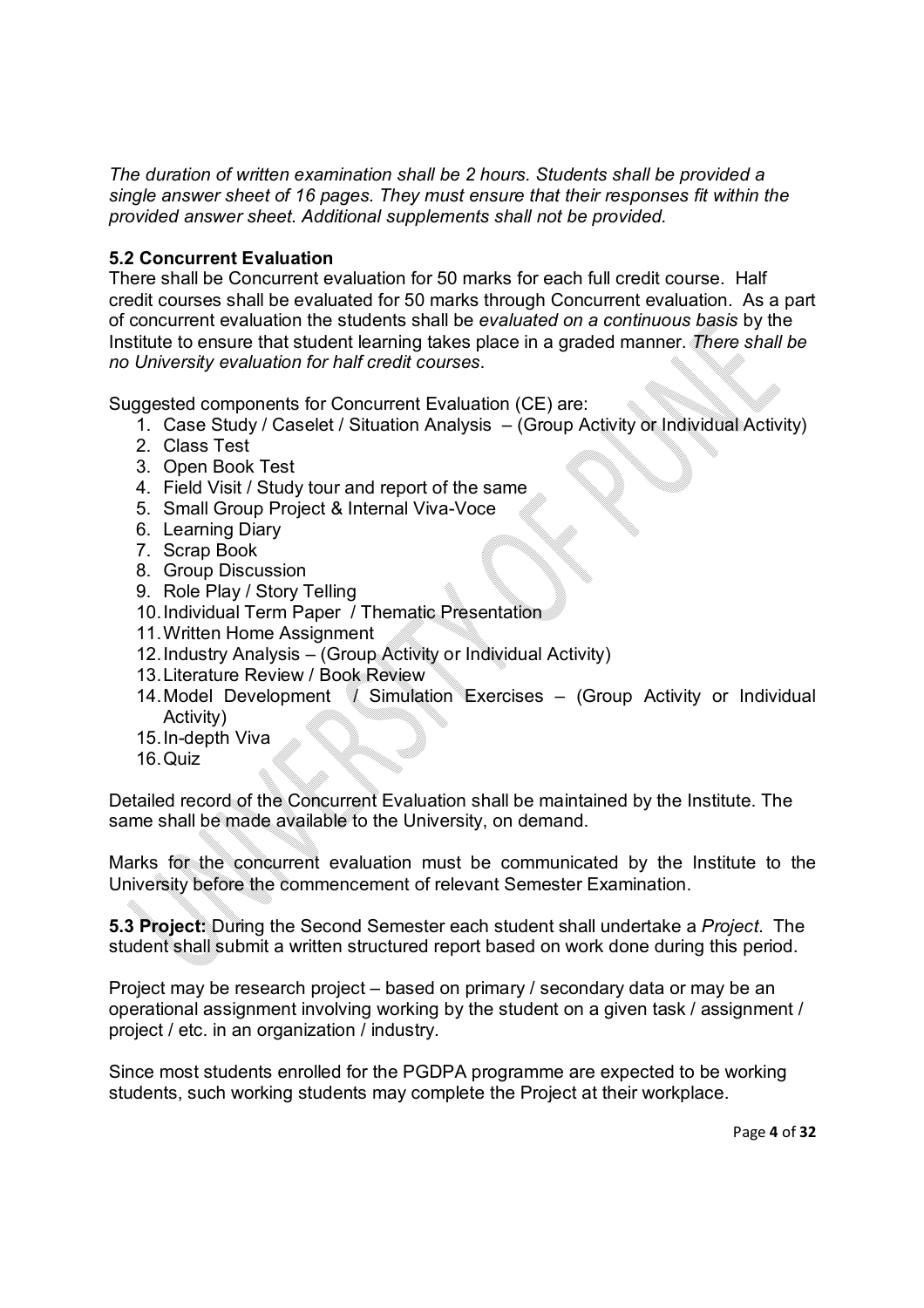The report should be well documented and supported by –

- 1. Executive Summary
- 2. Organizational profile
- 3. Outline of the problem/task undertaken
- 4. Research methodology & data analysis (in case of research projects)
- 5. Relevant activity charts, tables, graphs, diagrams,
- 6. Learning of the student through the project
- 7. Contribution to the host organization
- 8. References in appropriate styles.

It should reflect the nature and quantum of work undertaken by the student. *The learning outcomes and utility to the organization must be specifically highlighted.* The completion of the Project shall be certified by the Faculty Guide & approved by the Director of the Institute. The external organization (Corporate / NGO/ SME/ etc.) shall also certify the Project work.

The student shall submit **TWO hard copies & one soft copy (CD)** of the project report before 31<sup>st</sup> March in Sem IV.

*In the interest of environmental considerations, students are encouraged to print their project reports on both faces of the paper.*

There shall be an external viva-voce for the Project for 100 marks. The examiner's panel for the same shall include one external faculty member nominated by the University and one internal faculty member nominated by the Director.

The External viva-voce panel shall evaluate the project based on:

- 1. Actual work undertaken by the student
- 2. Student's understanding of the organization and business environment
- 3. Outcome of the project
- 4. Utility of the project to the organization
- 5. Basic analytical capabilities

Copies of Project report and records of evaluation shall be maintained by the Institute for a period of 3 academic years.

**5.4 Standard of Passing:** Every candidate must secure at least Grade E in Concurrent Evaluation as well as University Examination as separate heads of passing for each course.

### **Diploma Requirements:**

- a) **Earned Credits:** The Diploma requirements for the PGDPA programme is completion of 31 earned credits.
- b) **Final Grade Point Requirement:** A student must obtain the Final Grade Point of a minimum of 00.50 to be eligible for award of the PGDPA diploma.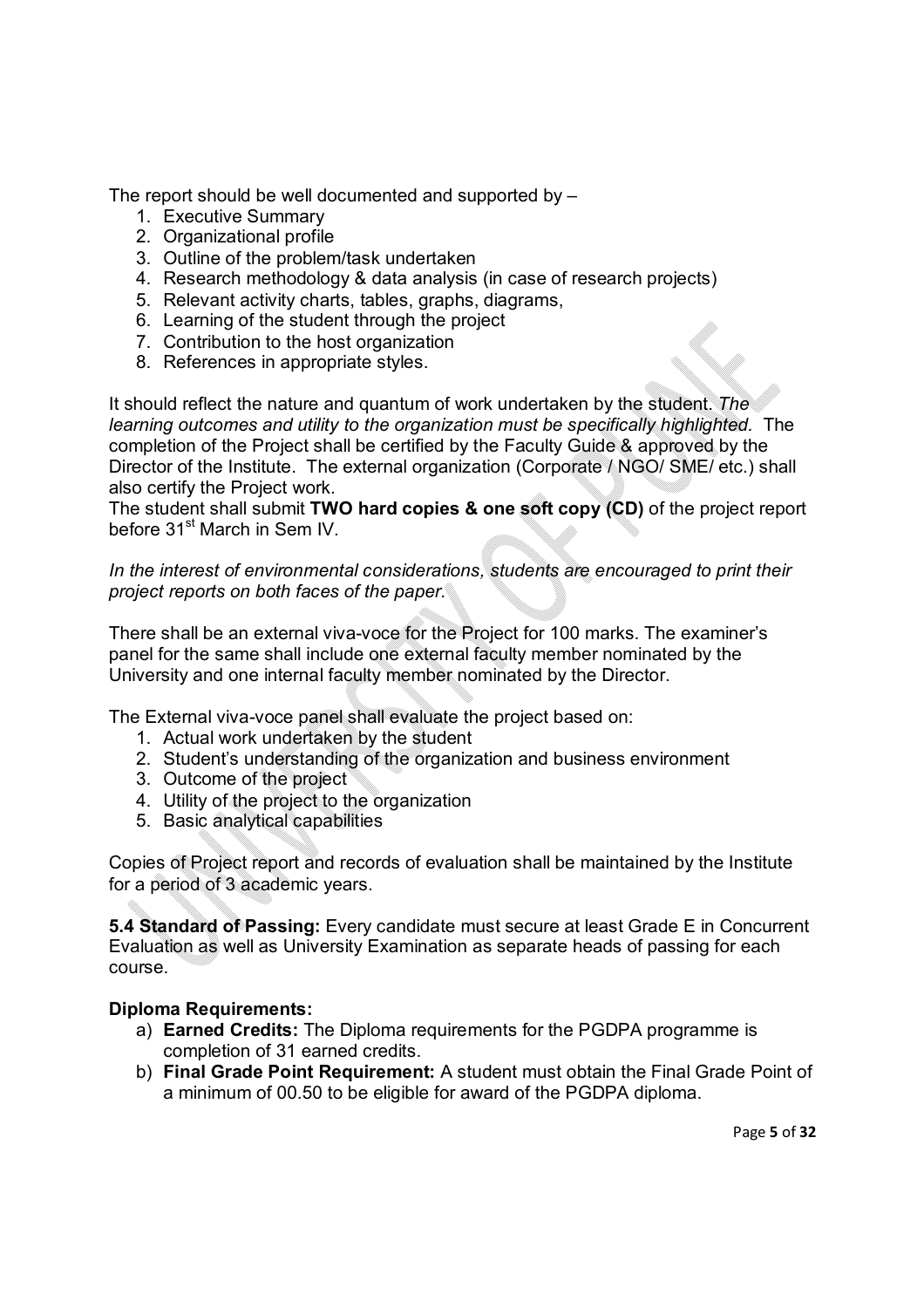**5.4.1 Conversion of Marks to Grade Points & Grades:** The marks shall be converted to grade points and grades using Table I below.

| Sr. No. | <b>Marks</b> | Grade               | <b>Grade Point</b> |
|---------|--------------|---------------------|--------------------|
|         | $100 - 75$   | O - Outstanding     | 06                 |
| 2       | $74 - 65$    | A - Very Good       | 05                 |
| 3       | 64 - 55      | $B - Good$          | 04                 |
|         | $54 - 50$    | $C - Average$       | 03                 |
| 5       | $49 - 45$    | $D - S$ atisfactory | 02                 |
| 6       | $44 - 40$    | $E - Pass$          | 01                 |
|         | $39 - 0$     | $F - Fail$          | 00                 |

## **Table I: Points Grading System**

The description of the final grades shall be as follows:

## **O: Outstanding (Excellent Analysis of the topic - 75% and above)**

Accurate knowledge of the primary material, wide range of reading, logical development of ideas, originality in approaching the subject. Neat and systematic organization of content, elegant and lucid style.

## **A: Very Good (Excellent Analysis of the topic - 65 to 74 %)**

Accurate knowledge of the primary material, acquaintance with seminal publications, logical development of ideas. Neat and systematic organization of content, effective and clear expression.

### **B : Good (Good Analysis and treatment of the topic - 55 to 64 %)**

Basic knowledge of the primary material, logical development of ideas. Neat and systematic organization of content, effective and clear expression.

### **C : Average (Some important points covered – 50 to 54%)**

Basic knowledge of the primary material, logical development of ideas. Neat and systematic organization of content, good language or clear expression.

### **D: Satisfactory (Some points discussed – 45 to 49%)**

Basic knowledge of the primary material, some organization of content, acceptable language or expression.

### **E: Pass (Any two of the above – 40 to 44%)**

### **F: Fail (None of the above – 0 to 39%)**

## **The performance of a student will be evaluated in terms of two indices, viz.**

- a) *Semester Grade Point Average (SGPA)* which is the Grade Point Average for a semester
- b) *Cumulative Grade Point Average (CGPA)* which is the Grade Point Average for all the completed semesters at any point in time.

**Semester Grade Point Average (SGPA):** At the end of each semester, SGPA is calculated as the weighted average of GPI of all courses in the current semester in which the student has passed, the weights being the credit values of respective courses.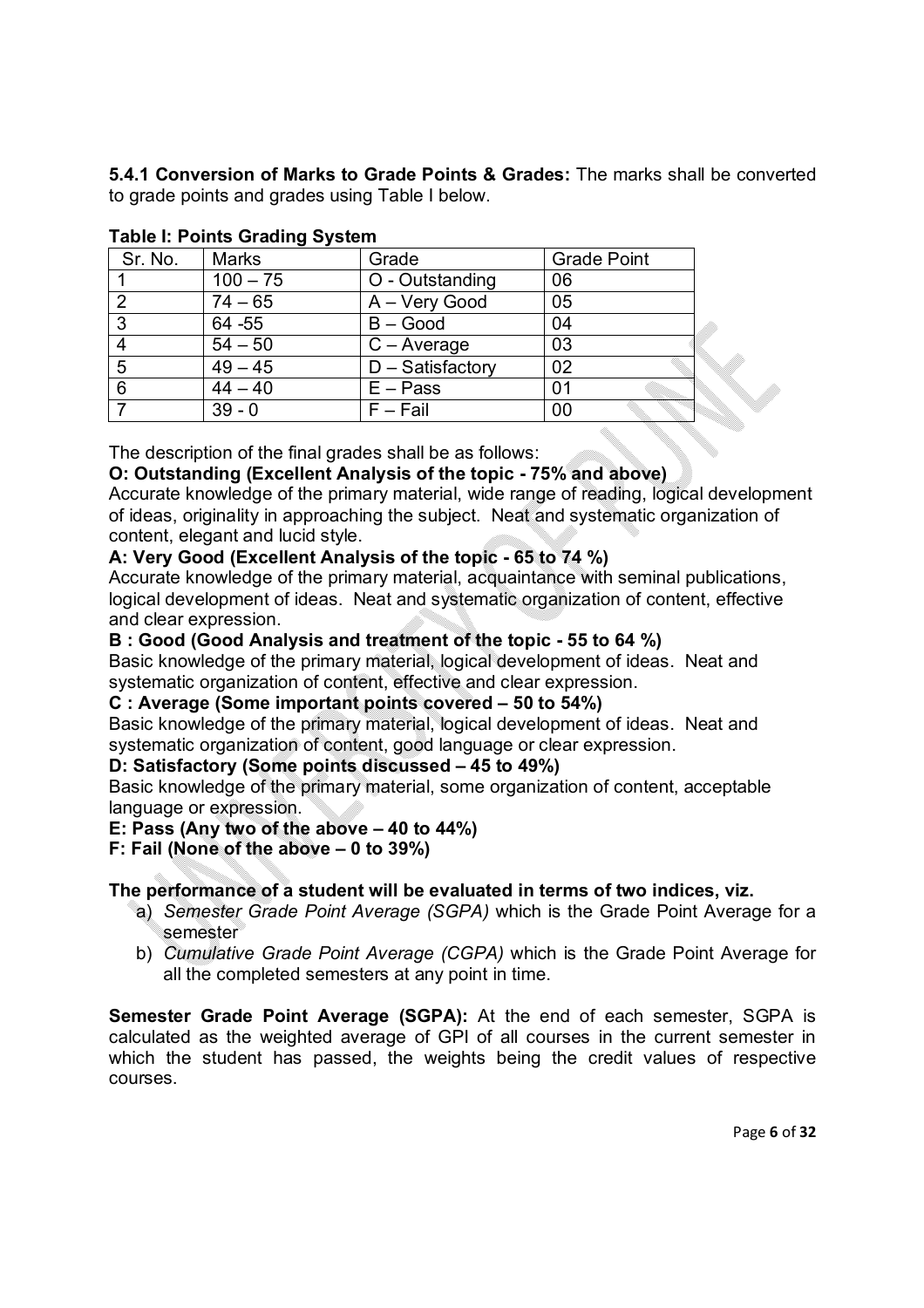**SGPA =** Grade Points divided by the summation of Credits of all Courses.

$$
\Sigma \, \{C^* \, \text{GPI}\}
$$

SGPA = ---------------------- for a semester.

$$
\sum C
$$

Where GPI is the Grade and C is credit for the respective Course.

**Cumulative Grade Point Average (CGPA):** Cumulative Grade Point Average (CGPA) is the grade point average for all completed semesters. CGPA is calculated as the weighted average of all GPI of all courses in which the student has passed up to the current semester.

## **Cumulative Grade Point Average (CGPA) for the Entire Course**

 ∑ {C \* GPI} ∑C

for all semesters taken together.

Where GPI is the Grade and C is credit for the respective Course.

## IMPORTANT NOTE:

If a student secures F grade in either or both of Concurrent Evaluation or University Evaluation for a particular course his /her credits earned for that course shall be ZERO.

**5.5 Scaling Down of Concurrent Evaluation Scores:** The marks obtained by the student for the Concurrent Evaluation components conducted by the Institute, in the Full Credit Courses, in Sem I and Sem II, shall be scaled down, to the required extent, if such percentage of marks are more than 20% of the marks scored in the University Examination for the respective course.

The marks obtained by the student in Half Credit Courses are not subject to scaling down.

**5.6 Attendance:** The student must meet the requirement of 75% attendance per semester per course for granting the term. The Director shall have the right to withhold the student from appearing for examination of a specific course if the above requirement is not fulfilled.

**5.7 ATKT Rules:** Candidate has to earn credits for a course in not more than 4 attempts. Admission for the PGDPA programme shall be valid for 3 Academic Years.

**5.8 Award of Grade Cards:** The University of Pune under its seal shall issue to the student a grade card on completion of each semester. The final Grade Card issued at the end of the final semester shall contain the details of all courses taken during the entire programme for obtaining the degree.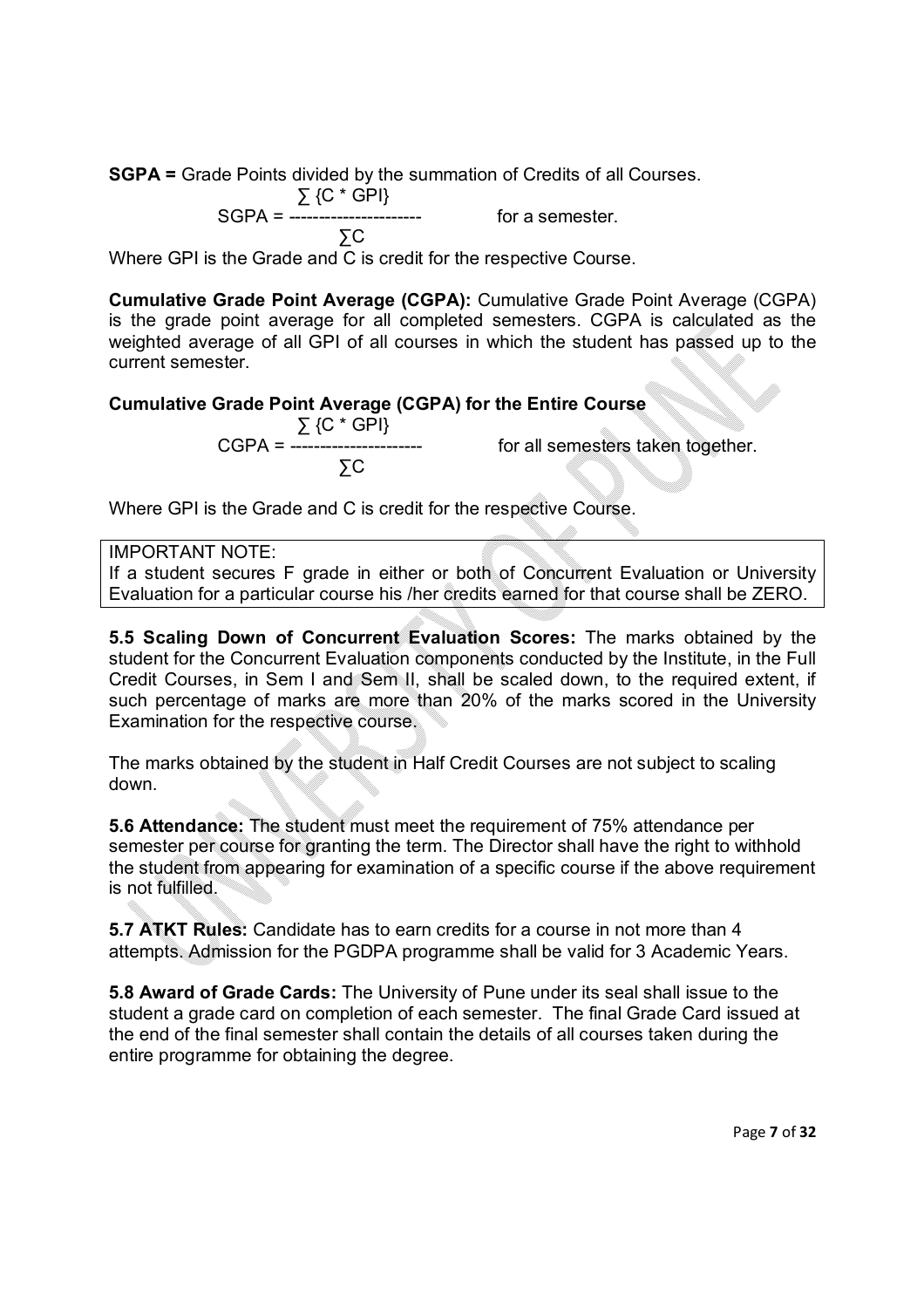**Final Grades:** After calculating the SGPA for an individual semester and the CGPA for entire programme, the value shall be matched with the grade in the Final Grade Points Table (as per Table II) and expressed as a single designated GRADE such as O, A, B, C,D,E,F.

| Sr. No.        | <b>Grade Points</b> | Grade                         |
|----------------|---------------------|-------------------------------|
|                | 05.00 to 6.00       | O - Outstanding               |
| 2              | 04.50 to 04.99      | A - Very Good                 |
| $\mathbf{3}$   | 03.50 to 04.49      | $B - Good$                    |
| 4              | 02.50 to 03.49      | $C - Average$                 |
| 5              | 01.50 to 02.49      | $\overline{D}$ – Satisfactory |
| 6              | 00.50 to 01.49      | $E - Pass$                    |
| $\overline{7}$ | 00.00 to 00.49      | $F - Fail$                    |

#### **Table II: Final Grade Points**

A student who secures grade E or above in a course is said to have completed /earned the credits assigned to the course. A student who has completed the minimum 31 credits required for the PGDPA programme shall be declared to have completed the programme.

#### NOTE:

The Grade Card for the final semester shall indicate the following, amongst other details:

- a) Grades for concurrent and university evaluation, separately, for all courses offered by the student during the entire programme along with the grade for the total score.
- b) SGPA for each semester.
- c) CGPA for final semester.
- d) Total Marks Scored out of Maximum Marks for the entire programme, with break-up of Marks Scored in Concurrent Evaluation and University Evaluation.
- e) Marks scored shall not be recorded on the Grade Card for intermediate semesters.
- f) The grade card shall also show the 7 point scale and the formula to convert GPI, SGPA, and/or CGPA to percent marks.
- g) The final GPA shall not be printed unless the student earns the minimum 31 credits required for earning the PGDPA diploma.
- h) B Grade is equivalent to atleast 55% marks.
- i) If the GPA is higher than the indicated upper limit in the three decimal digit, then the student may be awarded higher final grade e.g. a student getting a GPA of 4.492 may be awarded grade A.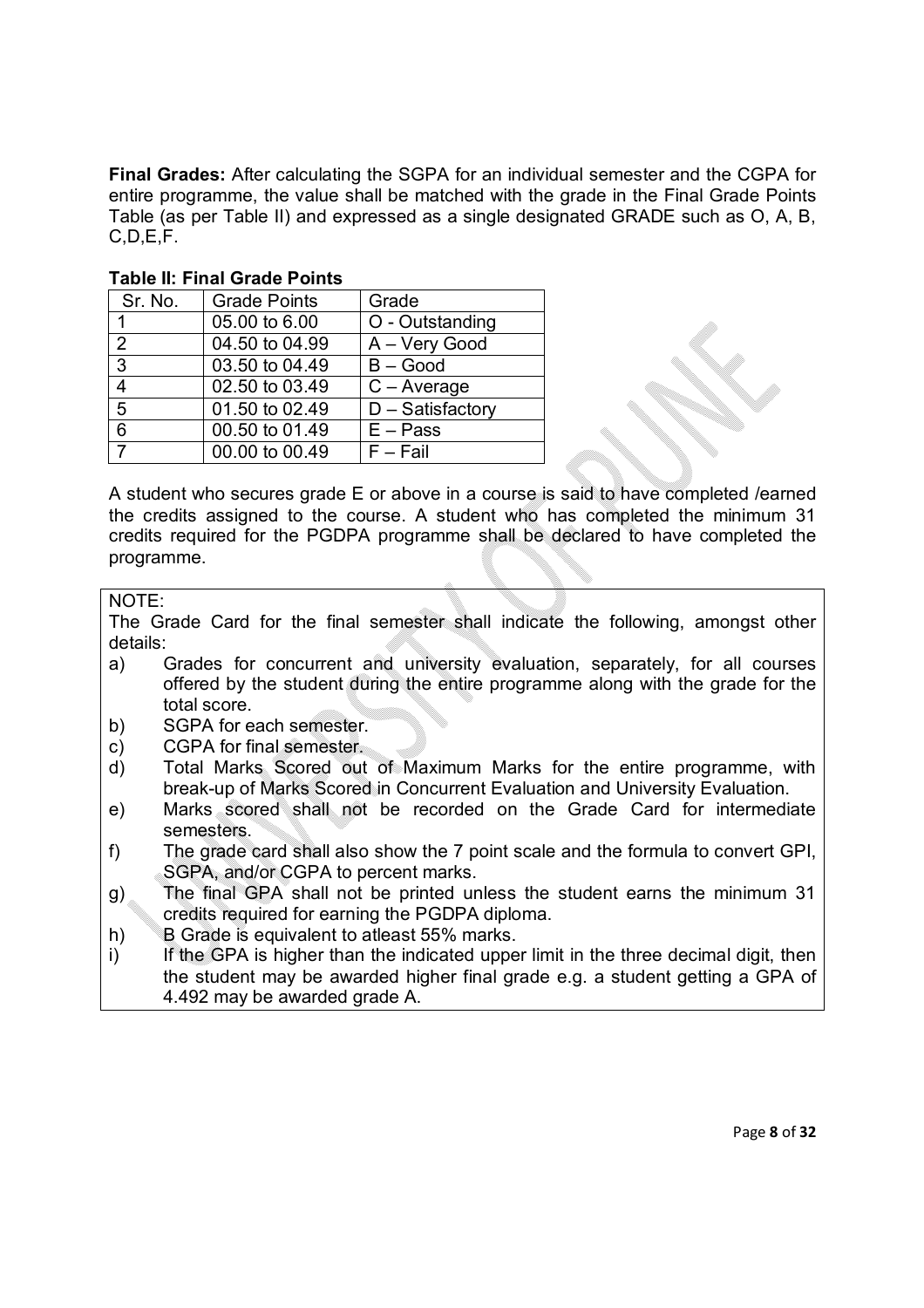**5.9 External Students:** There is no provision of external students.

**5.10 Verification / Revaluation:** Students can avail the verification / revaluation facility as per the prevailing policy, guidelines and norms of the University of Pune.

**6. Structure of the Programme:** The programme is a combination of:

- a) Full Credit Courses (100 Marks each) : 3 Credits each
- b) Half Credit Courses (50 Marks each) : 2 Credits each

## **Spread of Full & Half Credit Courses:**

| Semester | Full Credit Courses (100   Half Credit Courses (50   Total Courses (C |            |           |  |
|----------|-----------------------------------------------------------------------|------------|-----------|--|
|          | Marks) (A)                                                            | Marks) (B) | $= A + B$ |  |
|          |                                                                       |            |           |  |
|          |                                                                       |            |           |  |
| Total    |                                                                       |            | ,,,,,,,,, |  |

The programme has 9 Full Credit Courses (100 Marks each) and of 3 Credits each.

The programme has 2 Half Credit Courses (50 Marks each) and of 2 Credits each. Thus the entire programme has 11 Courses of 31 credits in all.

#### **6.1 Programme Structure for POST GRADUATE DIPLOMA IN PRINT ADMINISTRATION (PGDPA)** V.

|        | Semester I                           |            |            |       |                |
|--------|--------------------------------------|------------|------------|-------|----------------|
| Course |                                      | Concurrent | University |       |                |
| Code   | Course                               | Evaluation | Evaluation | Total | <b>Credits</b> |
| 101    | <b>Management Fundamentals</b>       | 50         | 50         | 100   | 3              |
|        | <b>Business</b><br>Accounting<br>for |            |            |       |                |
| 102    | <b>Decisions</b>                     | 50         | 50         | 100   |                |
|        | Printing<br>&<br><b>Processes</b>    |            |            |       |                |
| 103    | <b>Techniques</b>                    | 50         | 50         | 100   | 3              |
|        | Management<br>Information            |            |            |       |                |
| 104    | <b>Systems</b>                       | 50         | 50         | 100   | 3              |
| 105    | Practical                            | 50         | 0          | 50    | $\overline{2}$ |
| 106    | <b>Information Technology</b>        | 50         | 0          | 50    | $\overline{2}$ |
|        | TOTAL                                | 300        | 200        | 500   | 16             |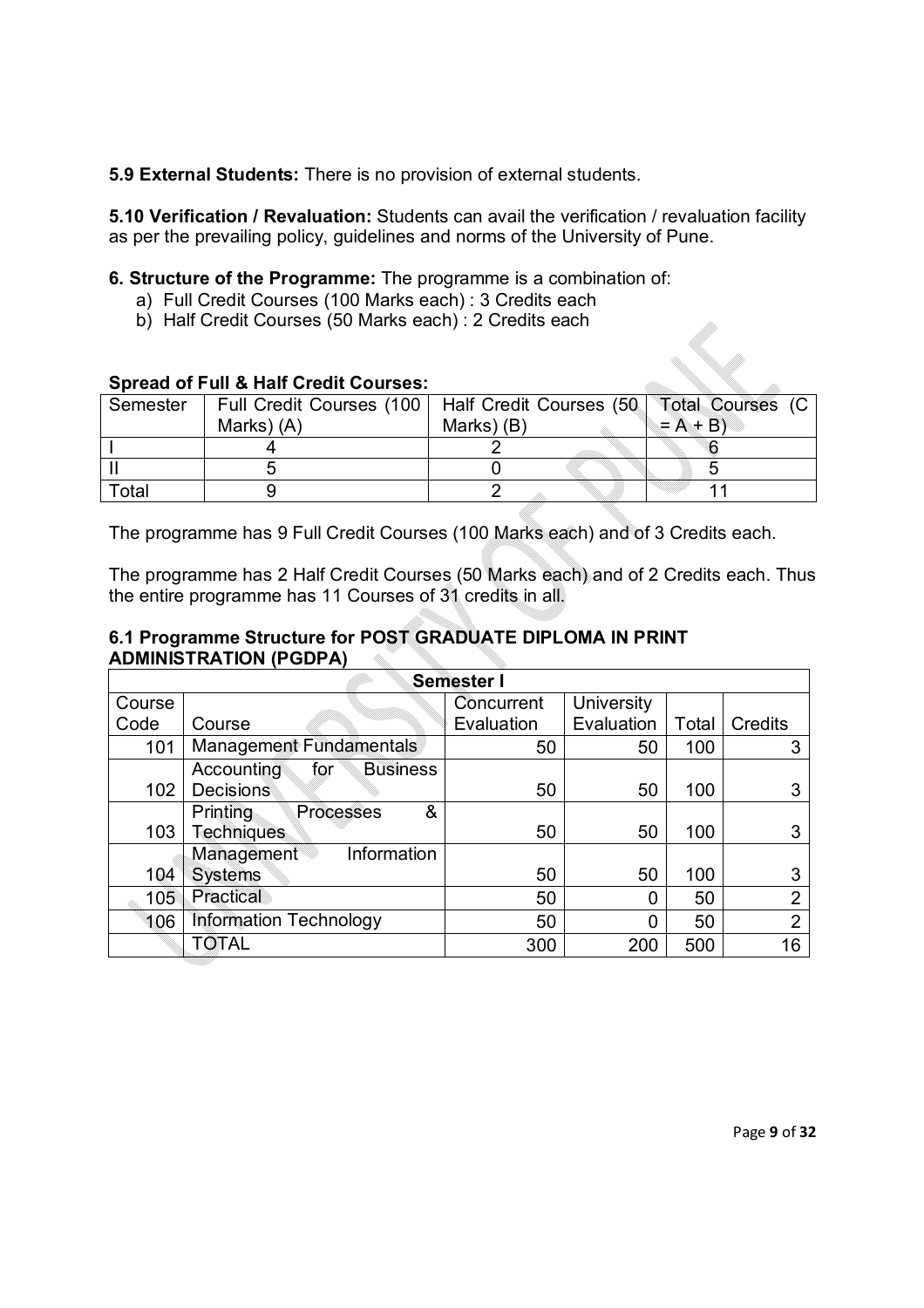|        | Semester II                             |            |            |       |         |
|--------|-----------------------------------------|------------|------------|-------|---------|
| Course |                                         | Concurrent | University |       |         |
| Code   | Course                                  | Evaluation | Evaluation | Total | Credits |
| 201    | <b>Marketing Management</b>             | 50         | 50         | 100   | 3       |
|        | Operations & Supply Chain               |            |            |       |         |
| 202    | Management                              | 50         | 50         | 100   | 3       |
|        | Entrepreneurship                        |            |            |       |         |
| 203    | Development                             | 50         | 50         | 100   | 3       |
| 204    | <b>Selling &amp; Negotiation Skills</b> | 50         | 50         | 100   | 3       |
| 205    | Project                                 | 00         | 100        | 100   | 3       |
|        | <b>TOTAL</b>                            | 200        | 300        | 500   | 15      |

**6.2 Medium of Instruction:** The medium of Instruction & Evaluation shall be English.

**7. EQUIVALENCE OF PREVIOUS SYLLABUS WITH THE REVISED SYLLABUS:** The

equivalence of the previous syllabus with the revised syllabus is given in Annexure I. **8. University Terms:** The dates for the commencement and conclusion of the first and the second terms shall be as determined by the University Authorities. The terms can be kept only by duly admitted students. The present relevant ordinances pertaining to grant of terms will be applicable.

**9. Course wise detailed syllabus:** Course wise detailed syllabus along with recommended text books, reference books, websites, journals, etc. is provided in Annexure I.

*Note:* 

- *1. In the detailed syllabus, the Number of Sessions mentioned against each unit are indicative and not prescriptive.*
- *2. Faculty members and students should refer to the latest edition of the relevant books, wherever such latest editions are available.*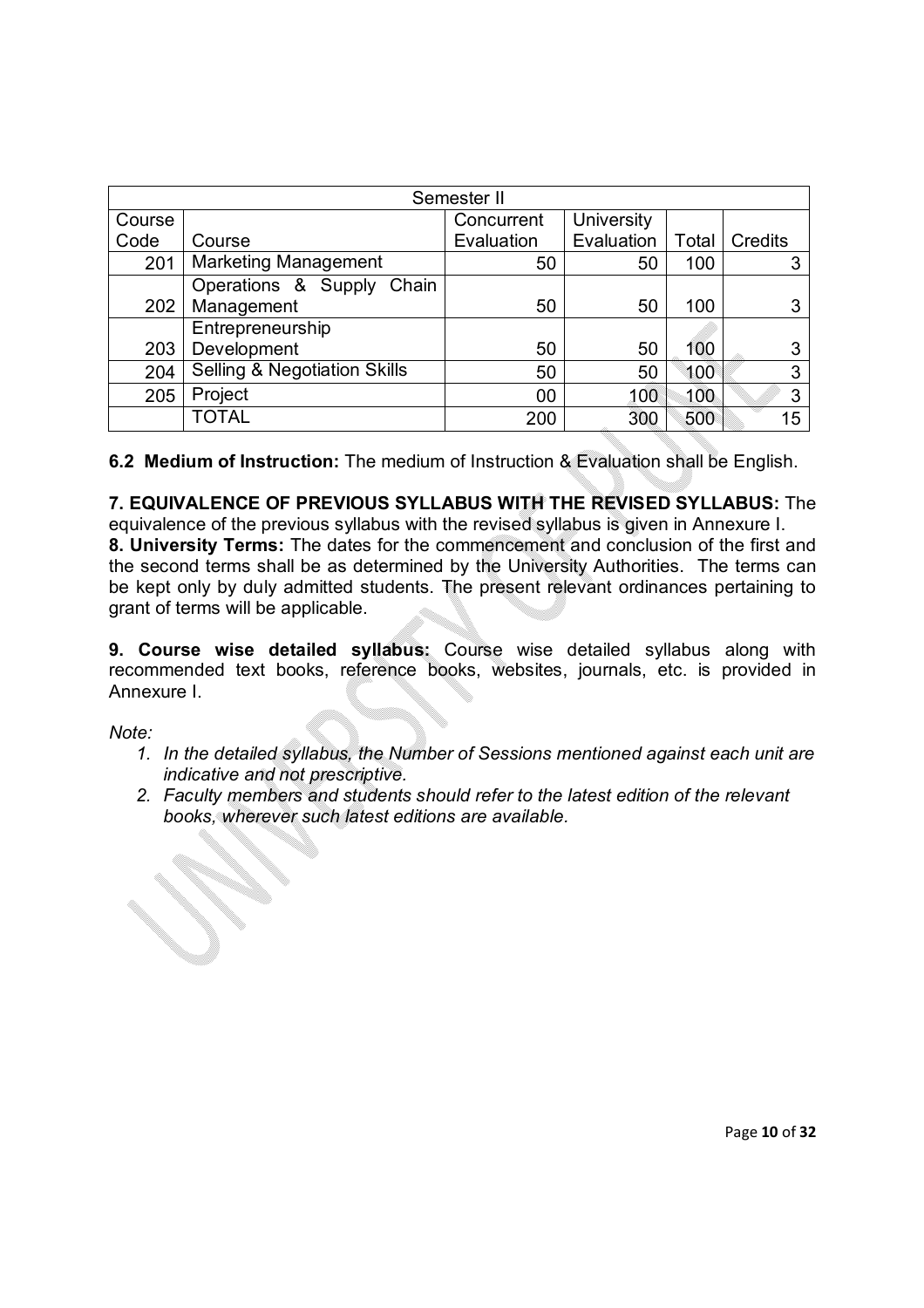| Semester     |     | Credits                        |                           |
|--------------|-----|--------------------------------|---------------------------|
| Course Code  | 101 | Course Type                    | <b>Full Credit Course</b> |
| Course Title |     | <b>Management Fundamentals</b> |                           |

|   | <b>Course Objectives:</b>                                                          |
|---|------------------------------------------------------------------------------------|
|   | To explain the various concepts of management                                      |
| 2 | To make the students understand the contemporary management practices              |
| 3 | To highlight professional challenges that managers faces in various organization   |
| 4 | To enable the students to appreciate the emerging ideas and practices in the field |
|   | of management.                                                                     |
|   |                                                                                    |

| <b>Syllabus:</b>             |                                                                                                                                                                                                                                                                           |                                        |
|------------------------------|---------------------------------------------------------------------------------------------------------------------------------------------------------------------------------------------------------------------------------------------------------------------------|----------------------------------------|
| <b>Unit</b><br><b>Number</b> | <b>Contents</b>                                                                                                                                                                                                                                                           | <b>Number</b><br>of<br><b>Sessions</b> |
| 1                            | <b>Introduction to Principles of Management:</b>                                                                                                                                                                                                                          | $7 + 1$                                |
|                              | 1.1 Basic Concepts: Definition of Management, Contribution of<br>F.W. Taylor, Henri Fayol, Elton Mayo, Mary Parker Follet, Rensis<br>Likert, Chestard Bernard, Douglas McGregor, Peter Drucker,<br>Michael Porter and C.K. Prahlad                                        |                                        |
|                              | 1.2 Approaches to Management: Scientific Approach, System<br>Approach and Contingency Approach.                                                                                                                                                                           |                                        |
|                              | 1.3 Managerial Competencies: Communication, team work,<br>planning and administrative, strategic and global competencies;                                                                                                                                                 |                                        |
| $\overline{2}$               | 2.1 Organization: Formal and Informal, Line and staff<br>relationship, Centralization Vs. Decentralization, Basic issues in<br>organizing, work specialization, chain of common delegation, span<br>of management, Organization Structure - bases for<br>departmentation. | $7 + 1$                                |
|                              | 2.2 Organizational Culture: Cultural Diversity, Multi Ethnic<br>Workforce, Organizing Knowledge resource.                                                                                                                                                                 |                                        |
| 3                            | 3.1 Planning: Nature & elements of planning, planning types and<br>models, planning in learning organizations; Types, Steps, MBO,<br>MBE, Planning Premises.                                                                                                              | $7 + 1$                                |
|                              | 3.2 Decision Making: Risk and Uncertainty, Decision Trees,                                                                                                                                                                                                                |                                        |
|                              | Decision making process, models of decision making, increasing<br>participation in decision-making, decision-making creativity.                                                                                                                                           |                                        |
| $\overline{4}$               | 4.1 Controlling: Process, Standards and Bench Marking - Co-                                                                                                                                                                                                               | $7 + 1$                                |
| 5                            | ordination-Principles of Co-ordination-Inter-dependence.<br>5.1 Challenges in Management: Change Management - Timing                                                                                                                                                      | $7 + 1$                                |
|                              |                                                                                                                                                                                                                                                                           |                                        |

Page **11** of **32**

 $\checkmark$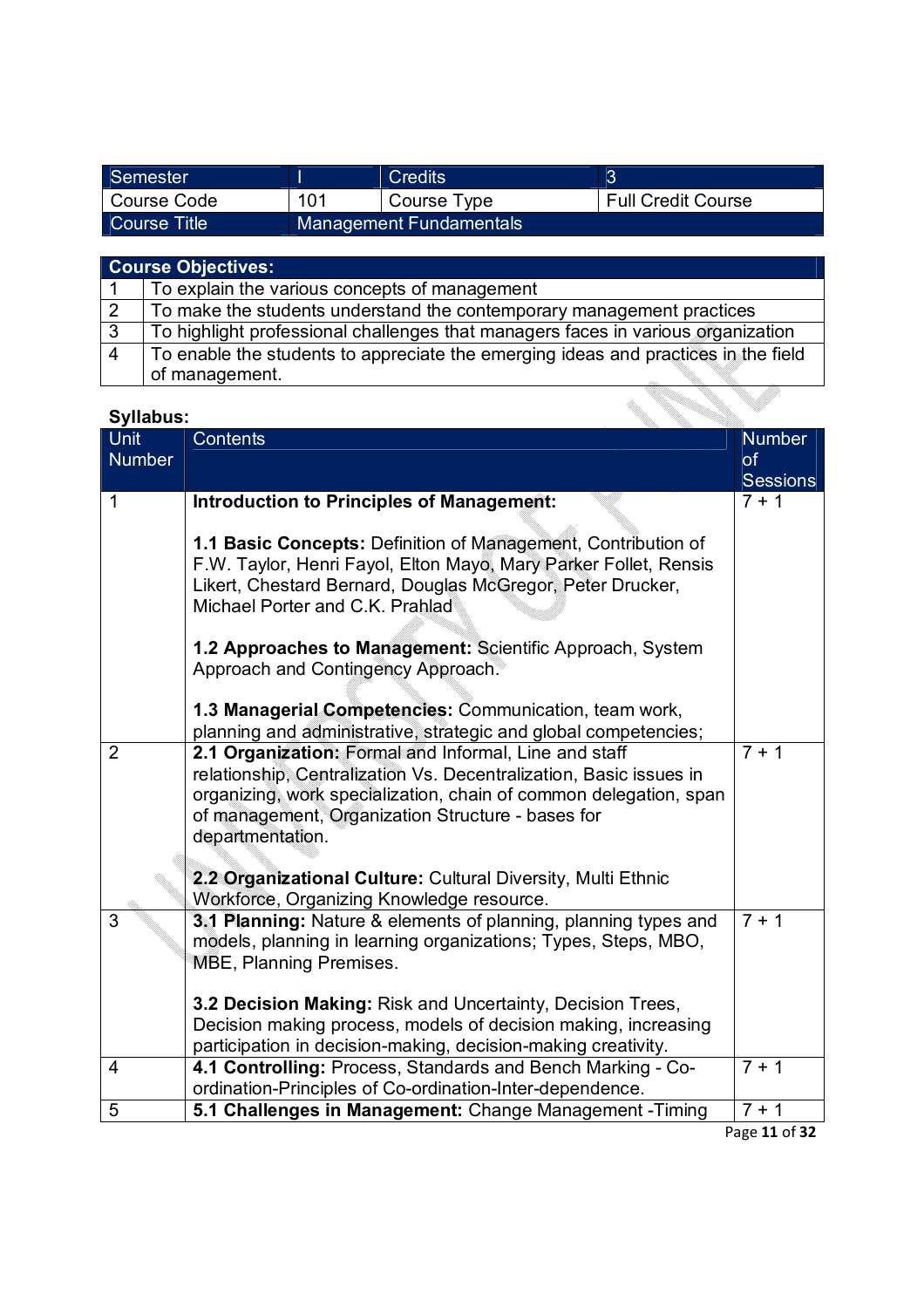| of Change-Reaction to change-Planning organizational Change-<br>Technological Change-Effective use of Communication Devices |  |
|-----------------------------------------------------------------------------------------------------------------------------|--|
| and IT.                                                                                                                     |  |

|   | <b>Learning Resources:</b> |                                                                                                                                     |
|---|----------------------------|-------------------------------------------------------------------------------------------------------------------------------------|
| 1 | <b>Text Books</b>          | Fundamentals of Management by Robbins, S.P. and Decenzo,                                                                            |
|   |                            | D.A., Pearson Education Asia, New Delhi.                                                                                            |
|   |                            | Management by Koontz and Wechrich, TMGH                                                                                             |
|   |                            | Management by Stoner, et. al., Prentice Hall of India, New Delhi.                                                                   |
| 2 | Reference<br><b>Books</b>  | Management by Hellregel, Thomson Learning, Bombay<br>Management by Robbins & Coulter, Prentice Hall of Hall of India,<br>New Delhi. |
|   |                            | Management - Text & Cases by Satya Raju, PHI, New Delhi.                                                                            |
|   |                            | Management by Richard L. Draft, Thomson South-Western                                                                               |
| 3 | Supplementary<br>Reading   | The Frontiers of Management by Peter Drucker, Harvard Business<br><b>Review Press.</b>                                              |
|   | Material                   | The Definitive Drucker by Elizabeth Haas Edersheim, TMGH.                                                                           |
|   |                            | Technology, Management and Society by Peter Drucker, Harvard                                                                        |
|   |                            | <b>Business Review Press.</b>                                                                                                       |
|   |                            | The Drucker Lectures: Essential Lessons on Management,                                                                              |
|   |                            | Society and Economy Edited by Rick Wartzman, TMGH.                                                                                  |
| 4 | Websites                   | http://www.druckerinstitute.com/link/about-peter-drucker/                                                                           |
| 5 | <b>Journals</b>            | The Five Minds of a Manager by Gosling, Jonathan; Mintzberg,<br>Henry. Harvard Business Review, Nov2003, Vol. 81 Issue 11           |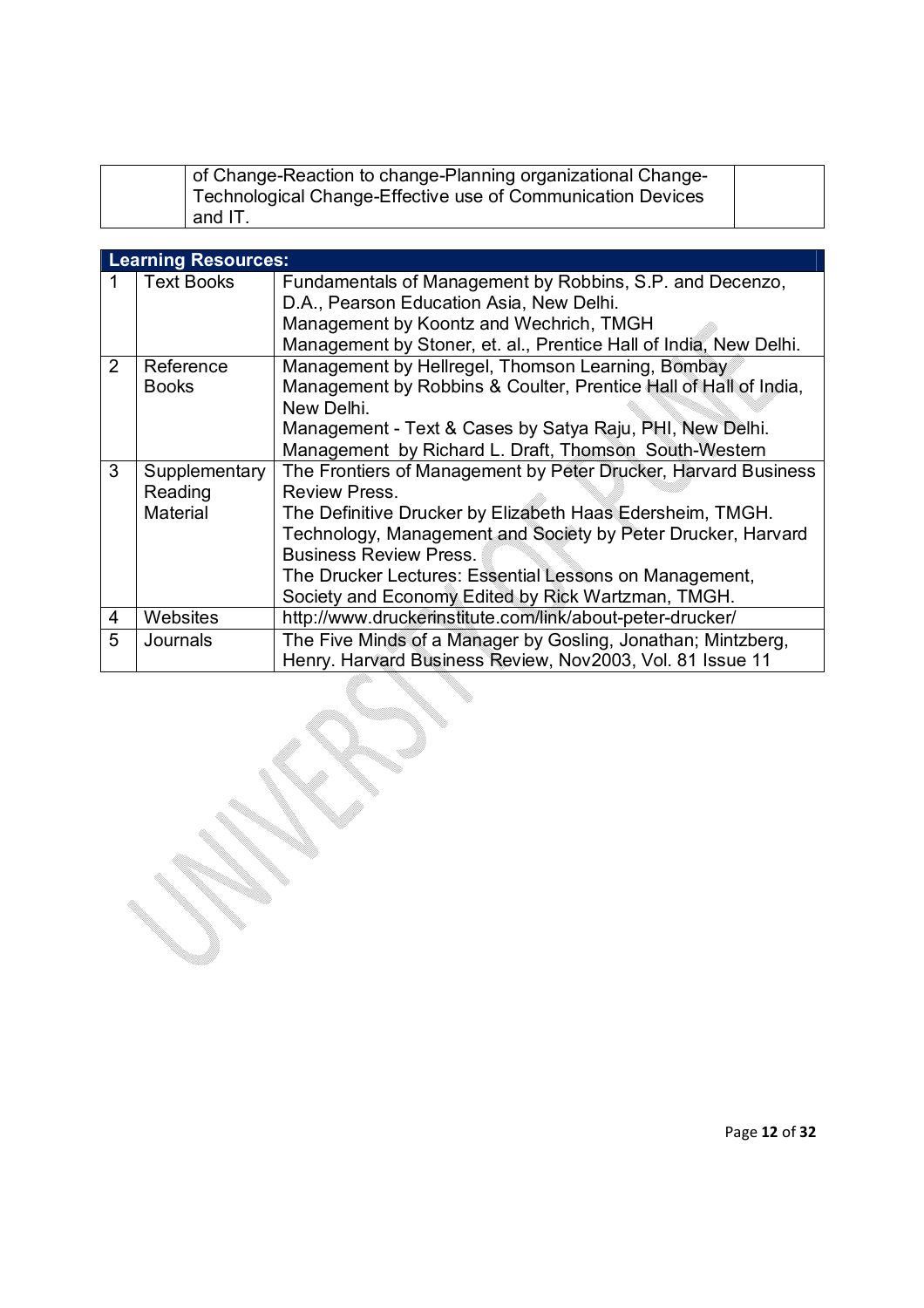| Semester     |     | Credits                                  |                           |
|--------------|-----|------------------------------------------|---------------------------|
| Course Code  | 102 | Course Type                              | <b>Full Credit Course</b> |
| Course Title |     | <b>Accounting for Business Decisions</b> |                           |

|   | <b>Course Objectives:</b>                                                       |  |  |
|---|---------------------------------------------------------------------------------|--|--|
|   | To Understand Basic Accounting Terminology and Learn how to Interpret financial |  |  |
|   | statements.                                                                     |  |  |
| 2 | To apply the principles of Marginal costing for undertaking business decisions. |  |  |
| 3 | To use the tools of Budgetary control and Standard costing for examining        |  |  |
|   | deviations from plans and suggesting remedial action.                           |  |  |

| <b>Syllabus:</b>      |                                                                                                                                                                                                                                                                                                                                                                                                                                                                                                                                                                                                                                                                                                                   |                                               |
|-----------------------|-------------------------------------------------------------------------------------------------------------------------------------------------------------------------------------------------------------------------------------------------------------------------------------------------------------------------------------------------------------------------------------------------------------------------------------------------------------------------------------------------------------------------------------------------------------------------------------------------------------------------------------------------------------------------------------------------------------------|-----------------------------------------------|
| Unit<br><b>Number</b> | <b>Contents</b>                                                                                                                                                                                                                                                                                                                                                                                                                                                                                                                                                                                                                                                                                                   | <b>Number</b><br><b>of</b><br><b>Sessions</b> |
| 1                     | <b>Fundamentals of Financial Accounting</b><br>Users and nature of accounting records.<br>Users of accounts and the objectives and the qualitative<br>characteristics of financial statements.<br>Functions of Financial and management accounts; purpose<br>of accounting statements; the accounting equation.<br>Underlying assumptions, policies, changes in accounting<br>estimates; capital and revenue; cash and profit;<br>income,<br>expenditure, assets and liabilities.<br>Concepts & Conventions of financial accounting<br>Financial Analysis - Use of Ratio Analysis as a tool of<br><b>Financial analysis</b><br>Basic Problems on Preparation of Financial statements and<br><b>Ratio Analysis</b> | 8                                             |
| $\overline{2}$        | <b>Fundamentals of Management Accounting</b><br>Forms of Accounting - Financial Accounting, Cost<br>Accounting and Management accounting<br>Meaning and scope of Management accounting<br>Functions and Limitations of Management Accounting<br>Role of Management Accountants<br>Difference between Management accounting and Financial<br>accounting<br>Difference between Management Accounting and Cost<br>Accounting                                                                                                                                                                                                                                                                                         | 6                                             |
| $\overline{3}$        | <b>Marginal Costing</b><br>Meaning and nature of Marginal costing<br>$\bullet$<br>Segregation of costs into Fixed, variable and semi variable<br>$\bullet$<br>Arguments in favor of and against Marginal costing<br>$\bullet$<br>Contribution, P/V Ratio                                                                                                                                                                                                                                                                                                                                                                                                                                                          | $\overline{10}$                               |

Page **13** of **32**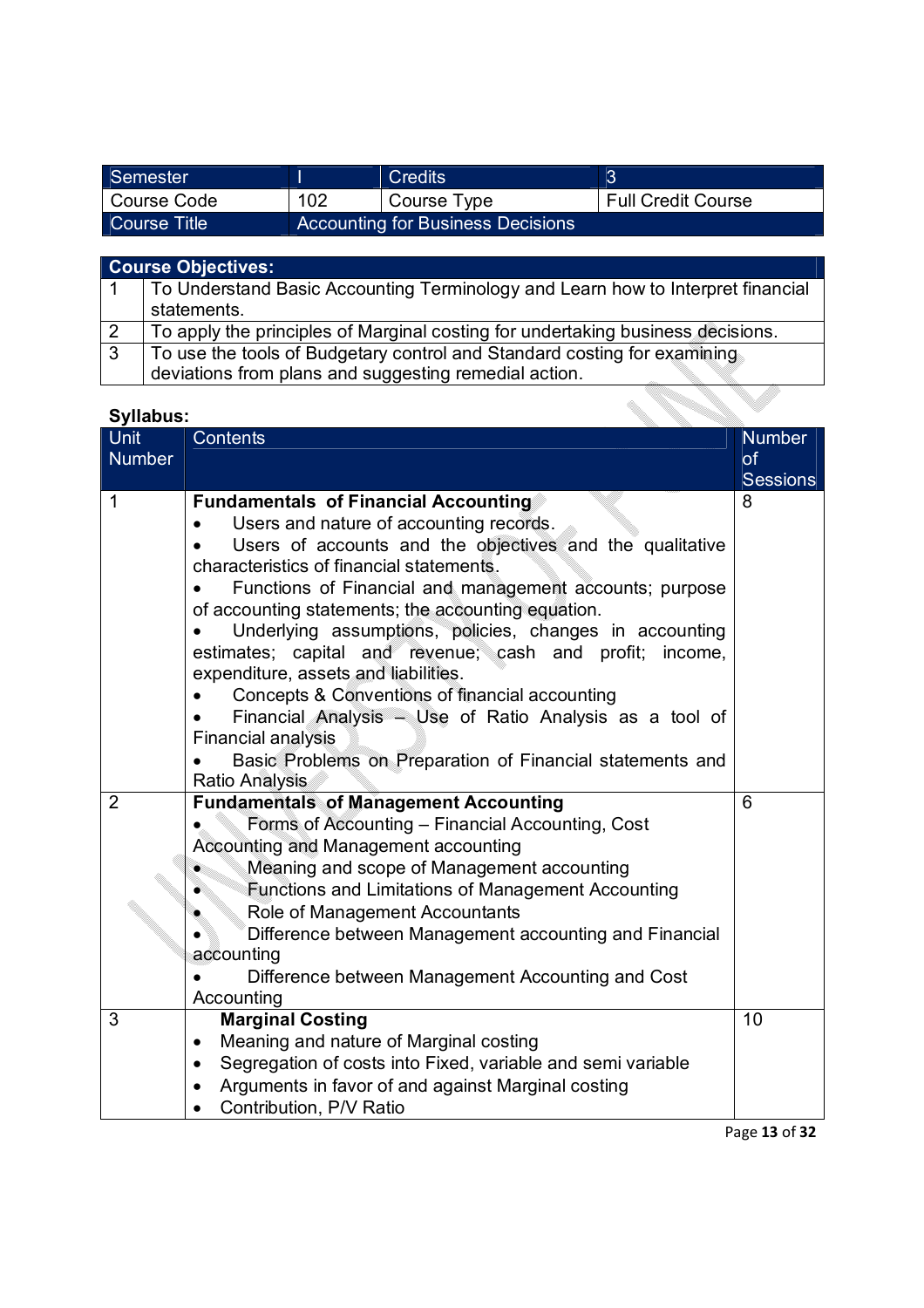|                | Break even analysis<br>$\bullet$<br>Applications of Marginal costing- Product mix decisions,<br>Pricing decisions, Make or buy decisions, Limiting factor<br>Problems on Calculation of Break Even point, Margin of safety<br>$\bullet$ |   |
|----------------|-----------------------------------------------------------------------------------------------------------------------------------------------------------------------------------------------------------------------------------------|---|
|                | , P/V Ratio, Product mix decisions, Fixation of Selling Price,                                                                                                                                                                          |   |
| $\overline{4}$ | Limiting factor and Pricing<br><b>Budgetary Control</b>                                                                                                                                                                                 | 8 |
|                |                                                                                                                                                                                                                                         |   |
|                | Budgeting for planning and control.                                                                                                                                                                                                     |   |
|                | Functional budgets including materials, labour and<br>overheads; capital expenditure and cash budgets.                                                                                                                                  |   |
|                | Master budget, Budgeting Procedures                                                                                                                                                                                                     |   |
|                | Reporting of actual outcomes against budget.                                                                                                                                                                                            |   |
|                | Fixed and Flexible budgeting.                                                                                                                                                                                                           |   |
|                | Budget variances.                                                                                                                                                                                                                       |   |
|                | Interpretation and use of budget statements and budget                                                                                                                                                                                  |   |
|                | variances.                                                                                                                                                                                                                              |   |
|                | Zero based Budgeting[ ZBB]                                                                                                                                                                                                              |   |
|                | Problems on Preparation of Sales Budget, Cash Budget,                                                                                                                                                                                   |   |
|                | Flexible budget                                                                                                                                                                                                                         |   |
| 5              | <b>Standard Costing</b>                                                                                                                                                                                                                 | 8 |
|                | Principles of standard costing.                                                                                                                                                                                                         |   |
|                | Preparation of standards for the variable elements of cost:                                                                                                                                                                             |   |
|                | material, labour, variable overhead.                                                                                                                                                                                                    |   |
|                | Variances: materials - total, price and usage; labour - total,                                                                                                                                                                          |   |
|                | rate and efficiency; variable overhead - total, expenditure and                                                                                                                                                                         |   |
|                | Efficiency; sales – sales price and sales volume contribution.                                                                                                                                                                          |   |
|                | Reconciliation of budget and actual contribution showing                                                                                                                                                                                |   |
|                | variances for variable costs, sales prices and sales volumes,                                                                                                                                                                           |   |
|                | Including possible inter-relations between cost variances,                                                                                                                                                                              |   |
|                | sales price and volume variances, and cost and sales variances.                                                                                                                                                                         |   |
|                | Problems on Calculation of Variances - Cost and Sales                                                                                                                                                                                   |   |
|                | Variances                                                                                                                                                                                                                               |   |

|   | <b>Learning Resources:</b> |                                                                                                                                                                                                                                                                                                                  |
|---|----------------------------|------------------------------------------------------------------------------------------------------------------------------------------------------------------------------------------------------------------------------------------------------------------------------------------------------------------|
|   | <b>Text Books</b>          | • Cost and Management Accounting – Ravi M Kishore-<br>Taxmann [ 5 <sup>th</sup> Edition].                                                                                                                                                                                                                        |
| 2 | Reference<br><b>Books</b>  | Cost Management by Leslie G. Eldenburg & Susan K.<br>Wolcott - Wiley - India Edition<br>Introduction to Management Accounting by Horngreen,<br>Sundem, Stratton, Burgstahler, Schatzberg - Pearson<br>• A Textbook of Cost & Management Accounting by M. N.<br>Arora 9 <sup>th</sup> Edition Vikash Publications |
|   | Supplementary              | • The Economic times                                                                                                                                                                                                                                                                                             |

<u>a shekara ta 1999</u>

Ñ.

Page **14** of **32**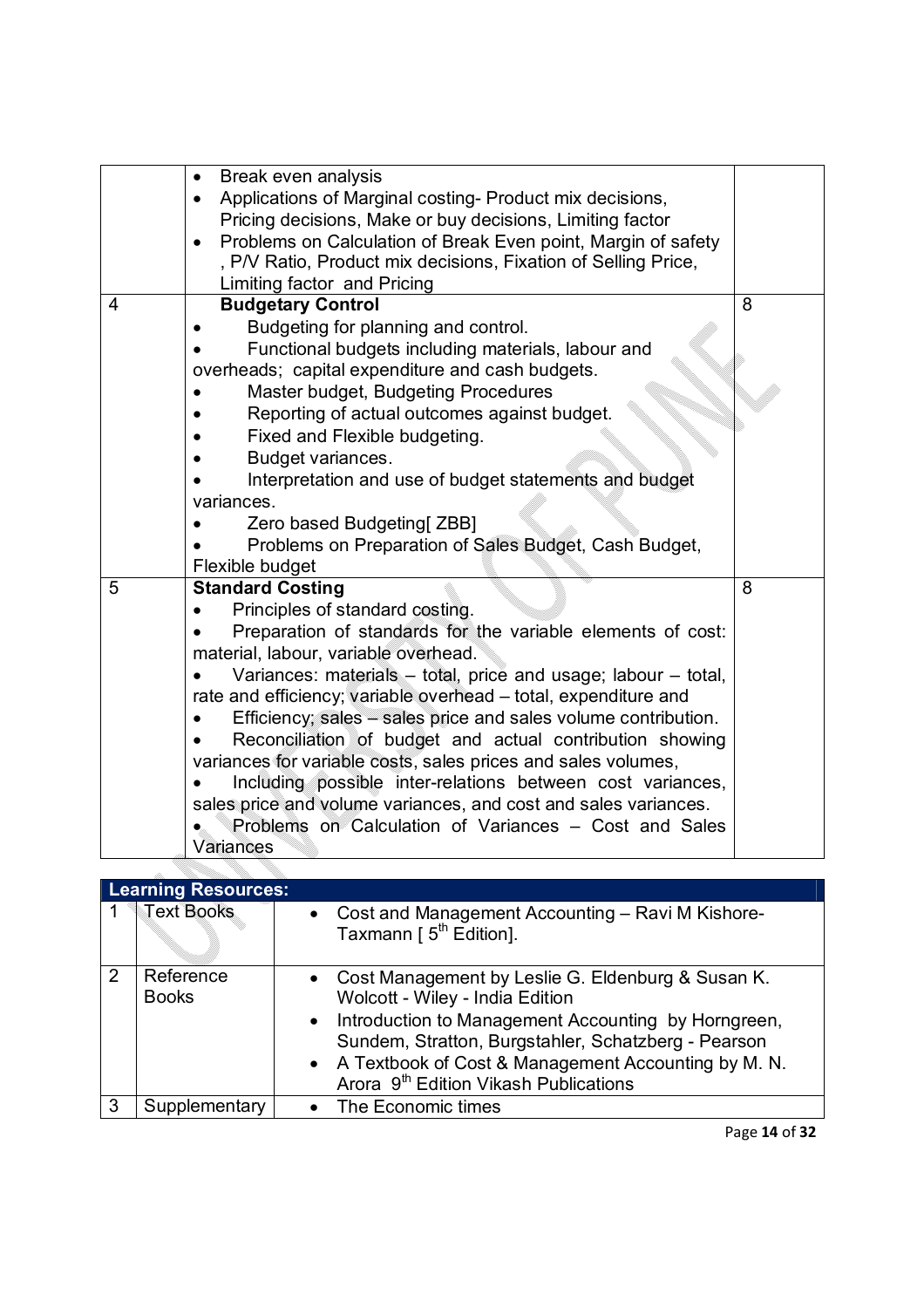|   | Reading<br><b>Material</b> | <b>Business India</b><br>$\bullet$                                     |
|---|----------------------------|------------------------------------------------------------------------|
| 4 | Websites                   | www.icmai.in<br>www.icmrindia.org                                      |
|   |                            |                                                                        |
| 5 | Journals                   | The Journal of the Institute of Chartered accountants of<br>India      |
|   |                            | The Journal of the Institute of Cost and works accountants<br>of India |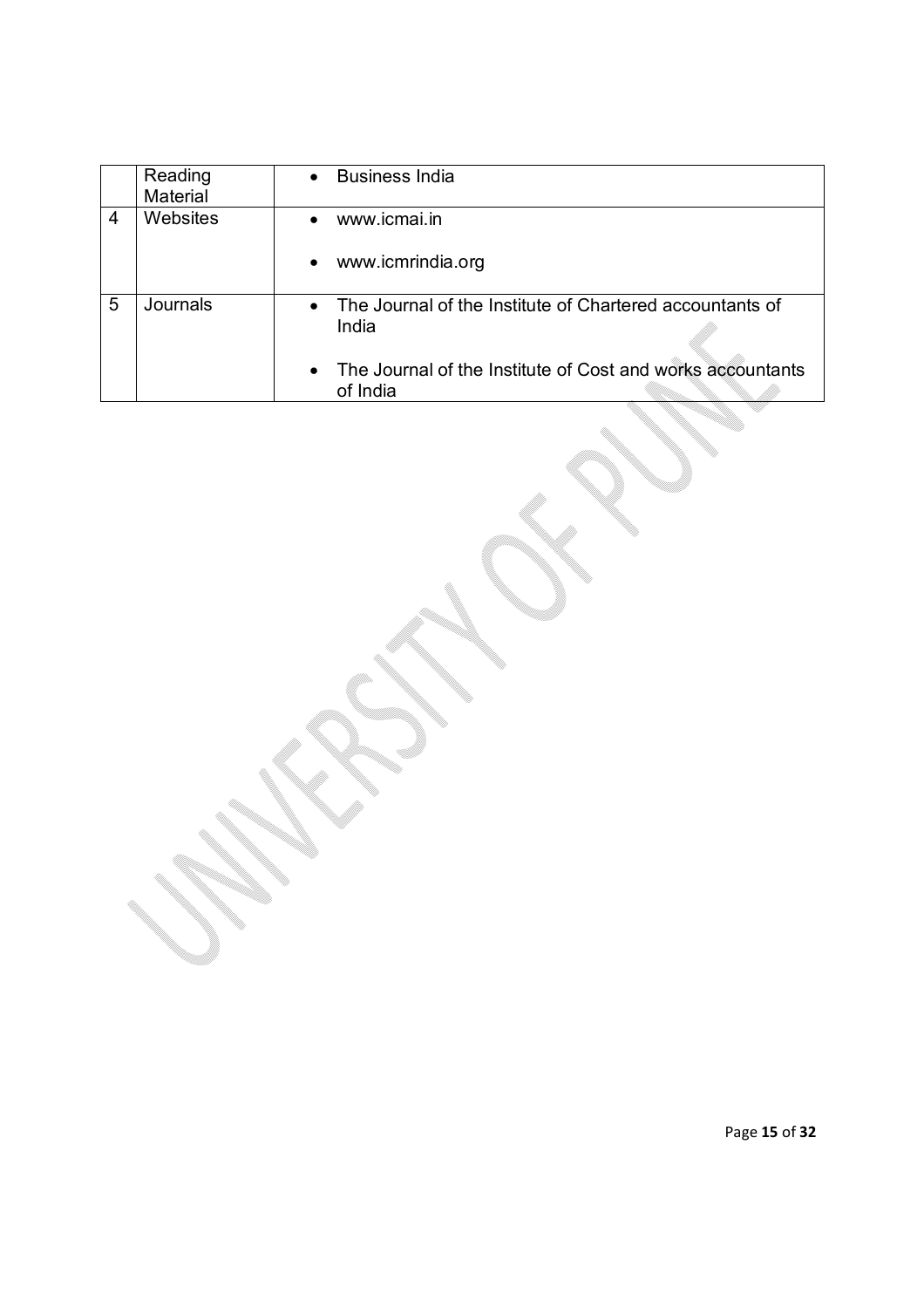| Semester            |     | <b>Credits</b>                             |                           |
|---------------------|-----|--------------------------------------------|---------------------------|
| Course Code         | 103 | ' Course Type                              | <b>Full Credit Course</b> |
| <b>Course Title</b> |     | <b>Printing Processes &amp; Techniques</b> |                           |

| <b>Course Objectives:</b> |  |  |  |  |
|---------------------------|--|--|--|--|
|---------------------------|--|--|--|--|

2 To provide inputs related to quality of printing processes

# **Syllabus:**

| <b>Syllabus:</b> |                                                                      |                 |
|------------------|----------------------------------------------------------------------|-----------------|
| <b>Unit</b>      | <b>Contents</b>                                                      | <b>Number</b>   |
| <b>Number</b>    |                                                                      | of              |
|                  |                                                                      | <b>Sessions</b> |
| $\mathbf{1}$     | <b>Printing Processes:</b>                                           | $7 + 1$         |
|                  | a) Types of printing processes and their principles, suitability and |                 |
|                  | limitations                                                          |                 |
|                  | b) Comparative study of all printing processes                       |                 |
|                  | c) Methods of surface preparation, layout, suitability and           |                 |
|                  | limitations, CTP technique                                           |                 |
|                  | d) Raw materials used for all major processes i.e. types of inks     |                 |
|                  | and substrates                                                       |                 |
| $\overline{2}$   | Pre-press techniques : 12                                            | $7 + 1$         |
|                  | a) Preparation of artwork and reproduction techniques such as        |                 |
|                  | continuous tone to halftone, dot, screen angle and ruling, colour    |                 |
|                  | theories, measurement of colour                                      |                 |
|                  | b) Image setter technology - types, working, principles,             |                 |
|                  | advantages, limitations                                              |                 |
|                  | and applications                                                     |                 |
|                  | c) Scanners, scanning techniques, advantages, limitations and        |                 |
|                  | applications                                                         |                 |
|                  | d) Proofing techniques and devices                                   |                 |
| 3                | <b>Printing Machines and Quality control: 12</b>                     | $7 + 1$         |
|                  | a) Construction and mechanism of printing                            |                 |
|                  | b) Troubleshooting and remedies                                      |                 |
|                  | c) Quality consciousness, quality control devices or auxiliary       |                 |
|                  | equipment                                                            |                 |
|                  | d) Quality control at different stages                               |                 |
| 4                | Print Finishing: 10                                                  | $7 + 1$         |
|                  | a) Materials and tools used in binding and their appropriate         |                 |
|                  | choice                                                               |                 |
|                  | b) Types of bindings                                                 |                 |
|                  | c) Various finishing processes-UV coating, laminations,              |                 |
|                  | varnishing, embossing etc.                                           |                 |
|                  | d) Covering styles                                                   |                 |
|                  | Packaging: 12                                                        |                 |
|                  | a) Rigid packaging                                                   |                 |

Page **16** of **32**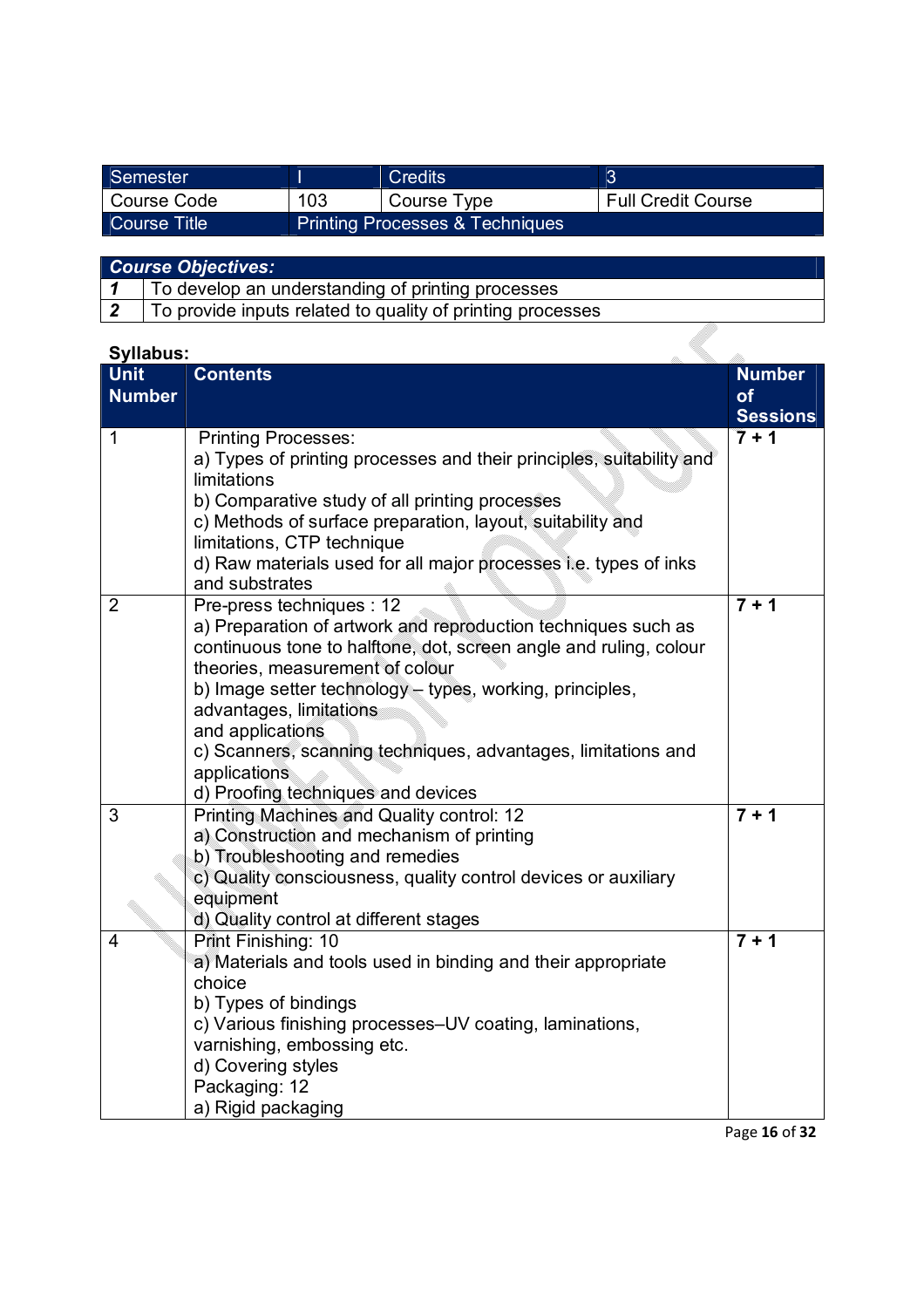|   | - Carton manufacturing                    |  |     |
|---|-------------------------------------------|--|-----|
|   | - Materials and equipment used            |  |     |
|   | - Processes and design of rigid packaging |  |     |
|   | - Testing of raw material                 |  |     |
|   | b) Flexible packaging                     |  |     |
|   | - Materials                               |  |     |
|   | - Properties                              |  |     |
|   | - Advantages and limitations              |  |     |
|   | - Applications                            |  |     |
| 5 | Modern trends in printing : 12            |  | 7 + |
|   | a) Bar coding                             |  |     |
|   | b) Facsimile technology                   |  |     |
|   | c) Lasers used in prepress                |  |     |
|   | d) Digital offset colour printing         |  |     |
|   | e) Security printing                      |  |     |
|   |                                           |  |     |
|   | f) Printing on uneven surfaces            |  |     |
|   |                                           |  |     |

|                | <b>Learning Resources:</b>                  |                                                                                                                                                                                                                                                                                                                                                                                                                                                                                             |
|----------------|---------------------------------------------|---------------------------------------------------------------------------------------------------------------------------------------------------------------------------------------------------------------------------------------------------------------------------------------------------------------------------------------------------------------------------------------------------------------------------------------------------------------------------------------------|
|                | <b>Text Books</b>                           | Operator's Manual - GATF<br>Various international magazines on printing trends<br>Colour scanning and imaging systems-Garryfield, GATF<br>Digital Colour Pre-press-Vol I and II-Steven Hannafort, Agfa<br>Newspaper Technology - Kelly 10) A Manual for Film Planning &<br>Plate Making - A. L. Gatehouse, Litho training services, London.<br>Manual for Film Planning & Plate Making - R. K. Uniyal,<br>Institutional Printing.<br>Machine Printing - W. R. Durrant, Focal Press, London. |
| $\overline{2}$ | Reference<br><b>Books</b>                   | Maintenance Engineering Handbook - Lindley Higging, Mc Graw<br>Hill.<br>Flexo Primer-D.C.Mulvihill, GATF.<br>Basic Gravure Technology- PIRA<br>Packaging Technology Set I, II - Asian Packaging.                                                                                                                                                                                                                                                                                            |
| 3              | Supplementary<br>Reading<br><b>Material</b> | Silk Screen Techniques - Biege leisen & Max A. C., Dover<br>Publication 16) Design for Printing Production - H. S. Warford, JE.<br>Reeve Fowkes.                                                                                                                                                                                                                                                                                                                                            |
| 4              | Websites                                    |                                                                                                                                                                                                                                                                                                                                                                                                                                                                                             |
| 5              | Journals                                    | Machine Manuals. Silk Screen Printing - R. Krishnamoorthi, Print<br>India Journal, Delhi.                                                                                                                                                                                                                                                                                                                                                                                                   |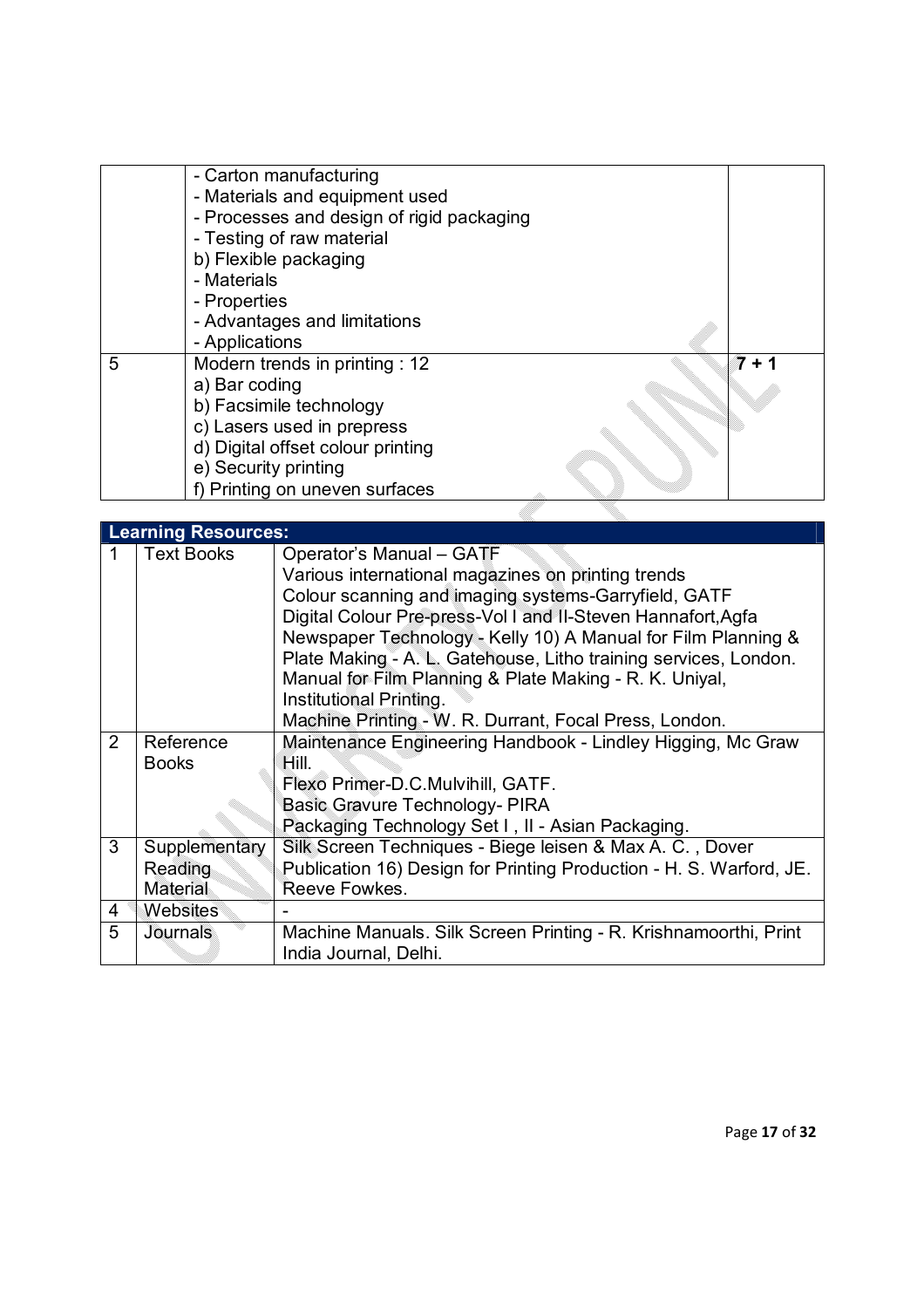| Semester     |     | Credits                               |                           |
|--------------|-----|---------------------------------------|---------------------------|
| Course Code  | 104 | Course Type                           | <b>Full Credit Course</b> |
| Course Title |     | <b>Management Information Systems</b> |                           |

|                | <b>Course Objectives:</b>                                                        |
|----------------|----------------------------------------------------------------------------------|
|                | To develop conceptual understanding about latest developments in the field of    |
|                | Information Technology and the impact of I.T. in managing a business             |
| <sup>2</sup>   | To learn to use Information Technology to gain competitive advantage in business |
| $\overline{3}$ | To learn from, with a view to emulate, entrepreneurial ventures in e-Commerce    |
|                | and m-Commerce                                                                   |

| <b>Syllabus:</b>             |                                                                                                                                                                                                                                                                                                                                      |                                               |
|------------------------------|--------------------------------------------------------------------------------------------------------------------------------------------------------------------------------------------------------------------------------------------------------------------------------------------------------------------------------------|-----------------------------------------------|
| <b>Unit</b><br><b>Number</b> | Contents                                                                                                                                                                                                                                                                                                                             | <b>Number</b><br><b>of</b><br><b>Sessions</b> |
| 1                            | Management Information Systems: Need, Purpose and<br>Objectives - Data, Information, Knowledge - Types of Information<br>Systems - Information as a strategic resource - Use of information<br>for competitive advantage                                                                                                             | $7 + 1$                                       |
|                              | Information Technology Infrastructure: Information Systems<br>Architecture - Mainframe, Client Server, Web Based, Distributed,<br>Grid, Cloud - Overview of Hardware, Software, Storage and<br>Networking Devices - Networks Types - Topologies of Networks                                                                          |                                               |
| 2                            | 2.1 Data Base Management Systems: Concept - Relational<br><b>Model Applications - DBMS Architecture</b>                                                                                                                                                                                                                              | $7 + 1$                                       |
|                              | 2.2 Systems Engineering Analysis and Design: Systems<br>Concept - Systems Development Life Cycle - Assessing<br>Enterprise Information requirements - Alternative System Building<br>Approaches - Prototyping - Rapid Development Tools - CASE<br>Tools - Object Oriented Systems (Only introduction to these tools<br>& techniques) |                                               |
| 3                            | 3.1 Decision Support Systems: Data Warehousing and Data<br>Mining - Business Intelligence and Analytics - Group Decision<br>Support Systems - Executive Information Systems - Executive<br>Support Systems - Geographical Information Systems - Expert<br>Systems and Knowledge Based Expert Systems - Artificial<br>Intelligence    | $7 + 1$                                       |
| 4                            | 4.1 Digital firm Perspective: MIS Model for a digital firm -<br>Organization Structure for digital firm - e-Business Models and<br>Applications - Mobile computing, Call Centers, BPO                                                                                                                                                | $7 + 1$                                       |
|                              | 4.2 Management Issues in MIS: Information Security and Control<br>- Quality                                                                                                                                                                                                                                                          |                                               |

Page **18** of **32**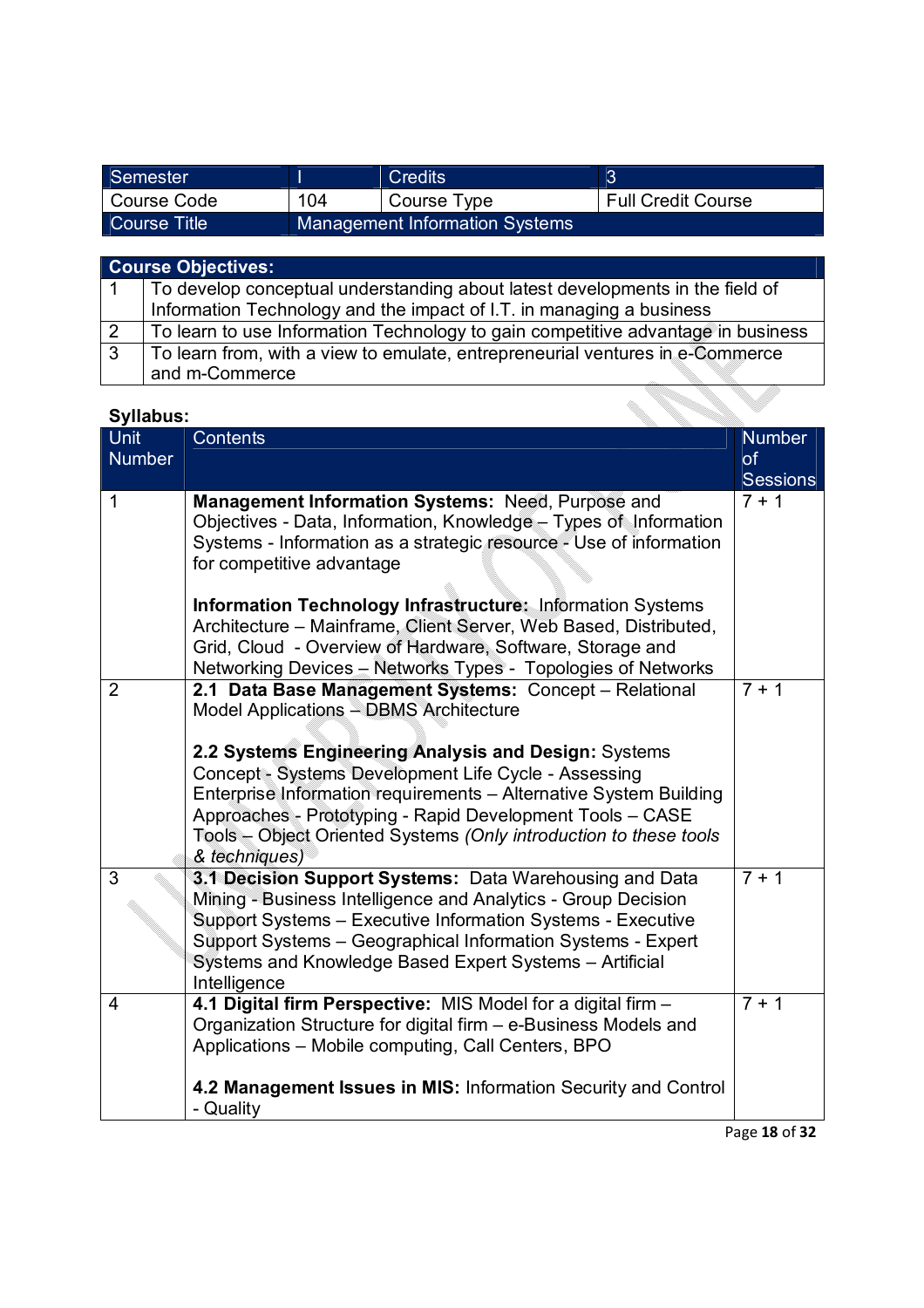|   | Assurance - Ethical and Social Dimensions - Intellectual Property<br>Rights as related to IT Services / IT Products                           |          |
|---|-----------------------------------------------------------------------------------------------------------------------------------------------|----------|
| 5 | 5.1 Applications of MIS in functional areas as well as in the<br>service sector should be covered with the help of minimum 5 case<br>studies. | $17 + 1$ |

# **Note:**

Emphasis should be given on management oriented problems and cases as compared to technical orientation expected from computer science/ computer management students.

|                | <b>Learning Resources:</b>           |                                                                                                                                                                                              |  |  |  |
|----------------|--------------------------------------|----------------------------------------------------------------------------------------------------------------------------------------------------------------------------------------------|--|--|--|
|                | <b>Text Books</b>                    | Management Information Systems by Obrien, Marakas and<br>Ramesh Behl, TMGH<br>Management Information Systems by Jawadekar, TMGH, 4th<br>Edition                                              |  |  |  |
| $\overline{2}$ | Reference<br><b>Books</b>            | Management Information Systems by Jaiswal and Mittal, Oxford<br><b>University Press</b><br>Decision Support Systems and Intelligent Systems by Turban and<br>Aronson, Pearson Education Asia |  |  |  |
| 3              | Supplementary<br>Reading<br>Material | Management Information Systems by Laudon, Laudon, Dass,<br>Pearson Education Asia, 11 <sup>th</sup> Edition<br>Management Information Systems by Davis and Olson, Tata<br><b>McGraw Hill</b> |  |  |  |
| 4              | Websites                             |                                                                                                                                                                                              |  |  |  |
| 5              | Journals                             | MIS Quarterly, University of Minnesota<br>CSI Communications, Computer Society of India, Mumbai                                                                                              |  |  |  |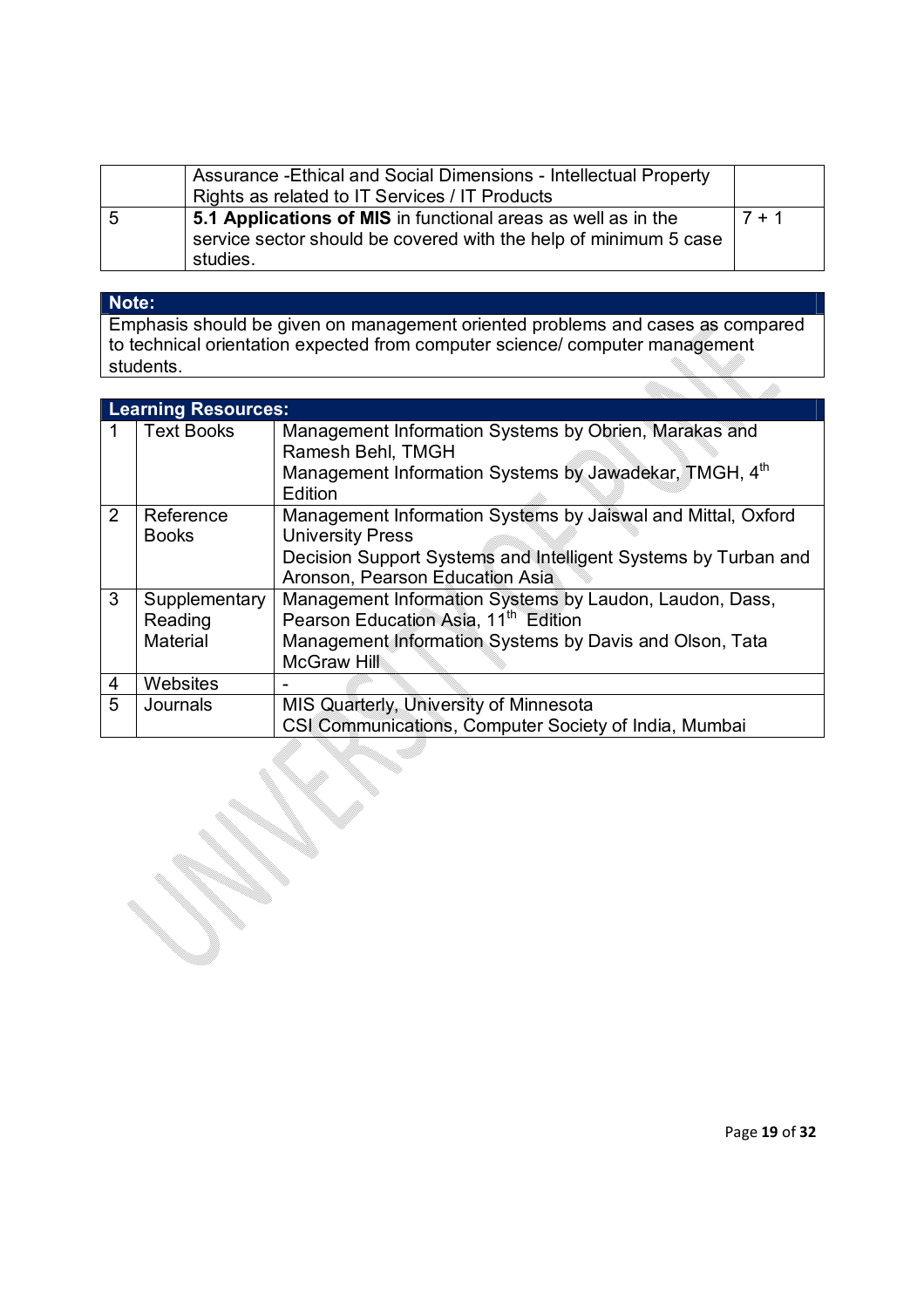| Semester         |                   | Credits     |                           |
|------------------|-------------------|-------------|---------------------------|
| Course Code      | 105               | Course Type | <b>Half Credit Course</b> |
| ∣ Course Title ∶ | <b>Practicals</b> |             |                           |

# *PRACTICALS ( Based on Course 103* Printing Processes & Techniques*)*

- 1. Pre-press 6
- 2. Screen printing 2
- 3. Plate Making 3
- 4. Offset Printing 7
- 5. Gravure Printing 2
- 6. Flexography 2
- 7. Binding 4
- 8. Packaging 2
- Total : 28

Page **20** of **32**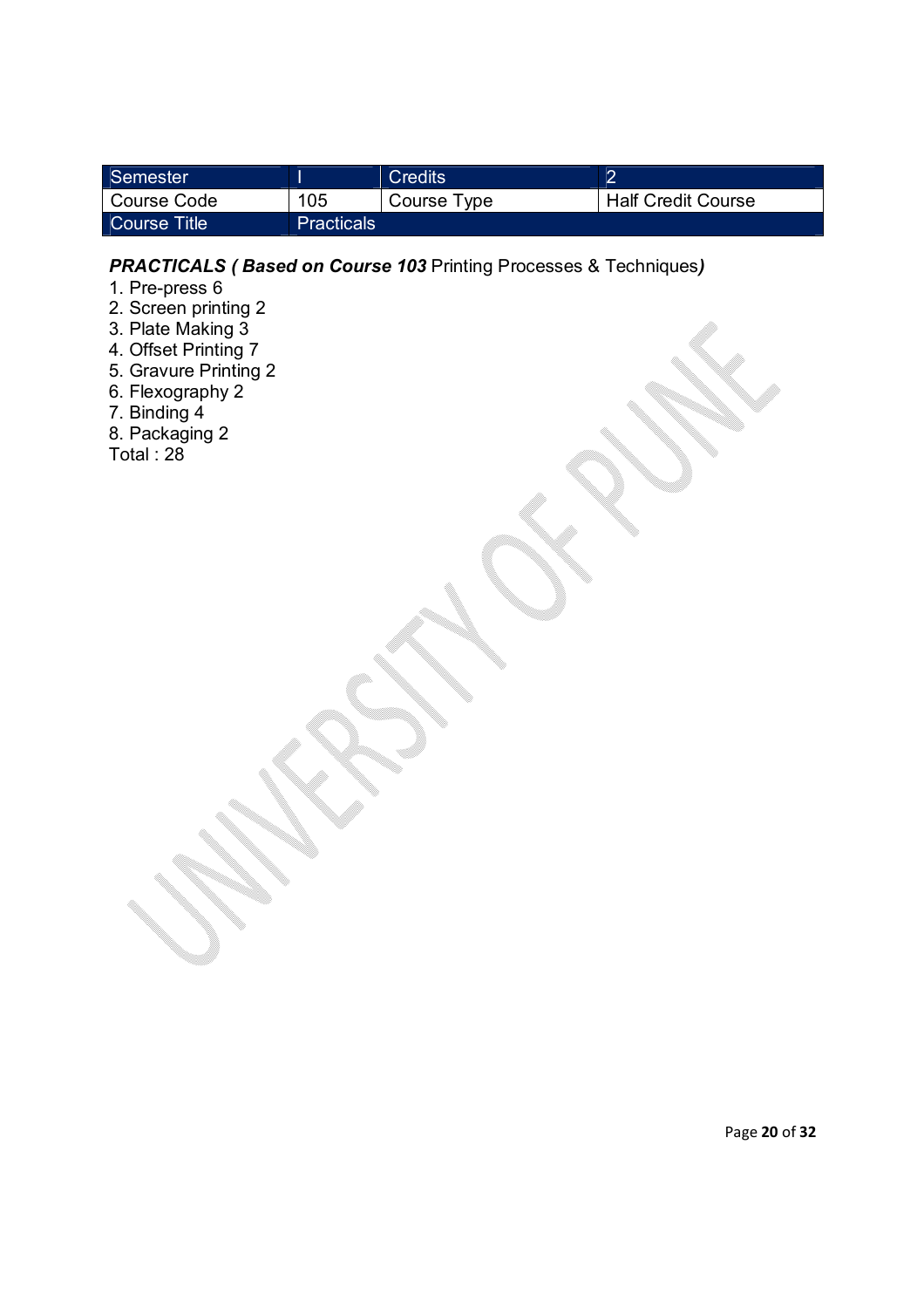| Semester     |     | <b>Credits</b>         |                           |
|--------------|-----|------------------------|---------------------------|
| Course Code  | 106 | Course Type            | <b>Half Credit Course</b> |
| Course Title |     | Information Technology |                           |

| <b>Course Objectives:</b> |  |
|---------------------------|--|
|---------------------------|--|

1 To make students familiar with necessary MS office tools as per current requirement of the industry.

# **Syllabus:**

| Unit           | <b>Contents</b>                                                                                                                                                                                                                                                                                                                                                                                                                                                                                                                                       | <b>Number</b>   |
|----------------|-------------------------------------------------------------------------------------------------------------------------------------------------------------------------------------------------------------------------------------------------------------------------------------------------------------------------------------------------------------------------------------------------------------------------------------------------------------------------------------------------------------------------------------------------------|-----------------|
| <b>Number</b>  |                                                                                                                                                                                                                                                                                                                                                                                                                                                                                                                                                       | <b>of</b>       |
|                |                                                                                                                                                                                                                                                                                                                                                                                                                                                                                                                                                       | <b>Sessions</b> |
| 1              | <b>Microsoft Word</b><br>Introduction to the Tabs/Ribbon.<br>Introduction to file formats.<br><b>Setting Page Layout</b><br>Inserting Watermarks.<br>Adding/Deleting Pages/Page Break.<br>Inserting Text boxes, Smart Art, Charts & Equations.<br>Formatting: borders, colors, headers & footers.<br>Formatting Body: indentation, bullets, Justification, Paragraph.<br>Importing/Inserting pictures and Clip Art.<br>Inserting & Formatting Tables.<br>Sanitizing: Performing Spell checks.<br>Protecting documents.<br>Mail-Merge.<br>LAB Session. | 6               |
| $\overline{2}$ | <b>Microsoft PowerPoint</b><br>Introduction to PowerPoint.<br>Introduction to the Tabs/Ribbon.<br>Introduction to file formats.<br>Setting Page Layout.<br>Creating a Presentation, Slides and Text format.<br>Working with Layouts, Themes.<br>Working with Tables and Charts.<br>Using Smart Art Diagrams, Clip Art, Pictures & Videos.<br><b>Building Animation Effects, Transitions.</b><br>Hyper linking.<br>Printing the Slides.<br>LAB Session.                                                                                                | 6               |
| 3              | <b>Microsoft Excel (Basic)</b><br>Introduction to Excel.<br>Introduction to the Tabs/Ribbon.<br>Worksheets and Workbooks.                                                                                                                                                                                                                                                                                                                                                                                                                             | 6               |

Page **21** of **32**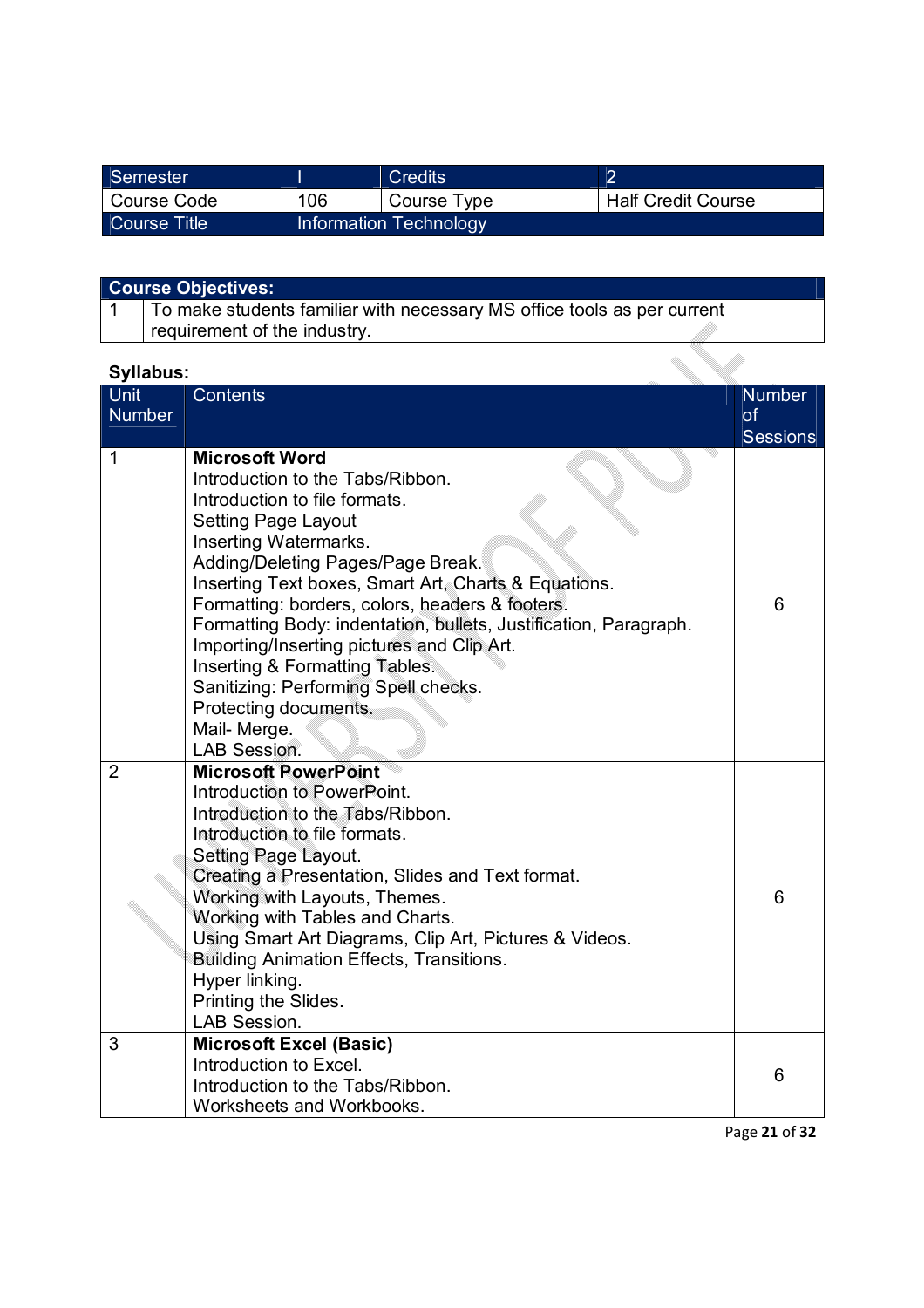|   | Entering Information into MS Excel.<br>Formatting Rows and Columns.<br>Basic Formatting a Worksheet.<br>Page Setup and Print.<br><b>LAB Session.</b>                                                                                                              |   |
|---|-------------------------------------------------------------------------------------------------------------------------------------------------------------------------------------------------------------------------------------------------------------------|---|
| 4 | <b>Microsoft Excel (Moderate)</b><br>Getting started with Charts.<br>Applying various formulas on Cells.<br>How to use Functions.<br>Enhancing Charts and Worksheets.<br>Freezing Panes.<br>Security of Datasheets.<br><b>Comment Formatting.</b><br>LAB Session. |   |
| 5 | <b>Microsoft Excel (Advance)</b><br>Filtering the Data.<br>H Lookup.<br>V Lookup.<br>Pivot Tables.<br>Worksheet Sheet linking.<br>LAB Session.                                                                                                                    | 6 |
|   |                                                                                                                                                                                                                                                                   |   |

| <b>Learning Resources:</b> |                                                                   |  |  |  |
|----------------------------|-------------------------------------------------------------------|--|--|--|
| <b>Text Books</b>          | MS office 2007 by Walkenbach, Tyson<br>1.                         |  |  |  |
|                            | 2. Microsoft Office 2010: Illustrated Introductory, (By- David W. |  |  |  |
|                            | Beskeen (Author), Carol Cram (Author), Jennifer Duffy             |  |  |  |
|                            | (Author), Lisa Friedrichsen (Author), Elizabeth Eisner Reding     |  |  |  |
|                            | (Author).                                                         |  |  |  |
|                            | Microsoft Office 2010 Plain & Simple (By- Katherine Murray)<br>3. |  |  |  |
|                            | 4. Office 2010 For Dummies (For Dummies                           |  |  |  |
|                            | (Computer/Tech))(By-Wallace Wang)                                 |  |  |  |
|                            | Beginning Microsoft Office 2010 (By- Guy Hart-Davis)<br>5.        |  |  |  |
|                            |                                                                   |  |  |  |
|                            |                                                                   |  |  |  |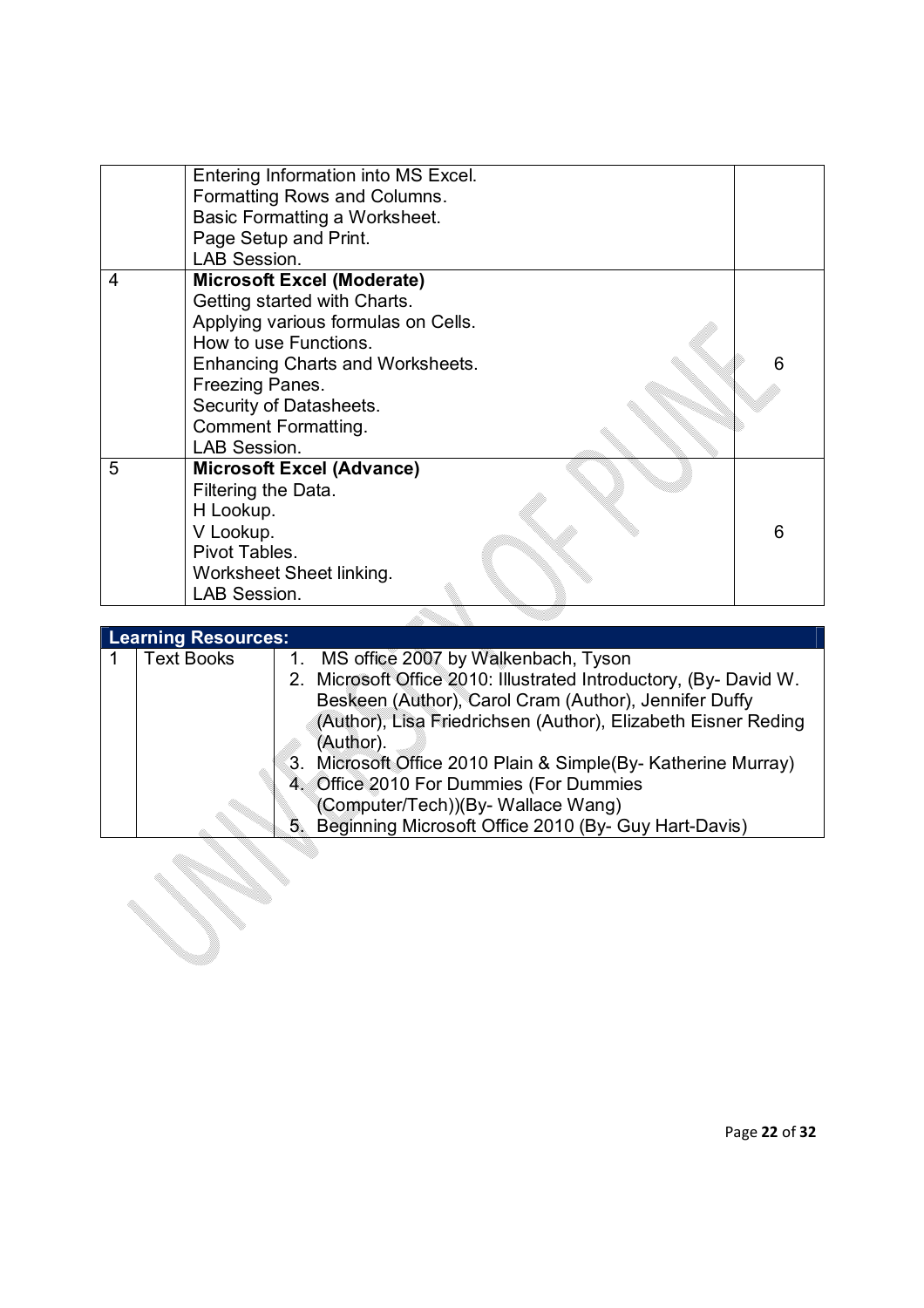| Semester     |     | Credits                     |                           |
|--------------|-----|-----------------------------|---------------------------|
| Course Code  | 201 | Course Type                 | <b>Full Credit Course</b> |
| Course Title |     | <b>Marketing Management</b> |                           |

|                | <b>Course Objectives:</b>                                                         |  |  |  |
|----------------|-----------------------------------------------------------------------------------|--|--|--|
|                | To Create awareness about basic Marketing concepts                                |  |  |  |
| $\overline{2}$ | To Make the students understand the application of marketing concepts in real     |  |  |  |
|                | time                                                                              |  |  |  |
| -3             | To Help the learner the comprehend the marketing situation for effective decision |  |  |  |
|                | making                                                                            |  |  |  |
|                |                                                                                   |  |  |  |
|                | Syllabus:                                                                         |  |  |  |

| Syllabus:      |                                                                                                                                                                                                                                                                                                                                                                                                                                                             |                                               |
|----------------|-------------------------------------------------------------------------------------------------------------------------------------------------------------------------------------------------------------------------------------------------------------------------------------------------------------------------------------------------------------------------------------------------------------------------------------------------------------|-----------------------------------------------|
| 11             | <b>Contents</b>                                                                                                                                                                                                                                                                                                                                                                                                                                             | <b>Number</b><br><b>of</b><br><b>Sessions</b> |
| 1              | MARKETING CONCEPTS AND APPLICATIONS-<br>A. Introduction to marketing - Nature and scope of marketing,<br>the core concepts of marketing. Company orientation<br>market<br>place- Production-Product-Selling-<br>towards<br>Marketing-Societal concept, holistic concept,<br>B. Marketing of services - Nature and characteristics of<br>service, classification of services, importance of marketing<br>in service sector, the future of service marketing. | 8                                             |
| $\overline{2}$ | <b>MARKETING PLANNING &amp; ENVIRONMENT</b><br>A. Marketing planning process.<br>B. Planning of marketing mix - what is marketing mix?<br>Elements of marketing mix, The place of marketing mix in<br>marketing planning.<br>C. The changing marketing environment - Analyzing needs<br>and trends in Macro Environment, Economic Environment,<br>Technical Environment, Political Environment and Socio-<br>cultural Environment.                          | 8                                             |
| $\overline{3}$ | UNDERSTANDING CONSUMER-<br>A. Determinants of consumer behavior - Meaning and<br>definition of consumer behavior, importance, factors<br>influencing consumer behavior, buying process.<br>B. Marketing segmentation - Meaning and concept, benefits<br>of segmentation, Basis of segmentation, Selection of<br>segments, Market segmentation strategies,<br>Target<br>marketing, Product positioning.                                                      | 8                                             |
| 4              | PRODUCT MANAGEMENT-<br>A. Product life cycle concept, marketing mix at different<br>stages.<br>B. New product development and strategy. Stages in New                                                                                                                                                                                                                                                                                                       | 8                                             |

Page **23** of **32**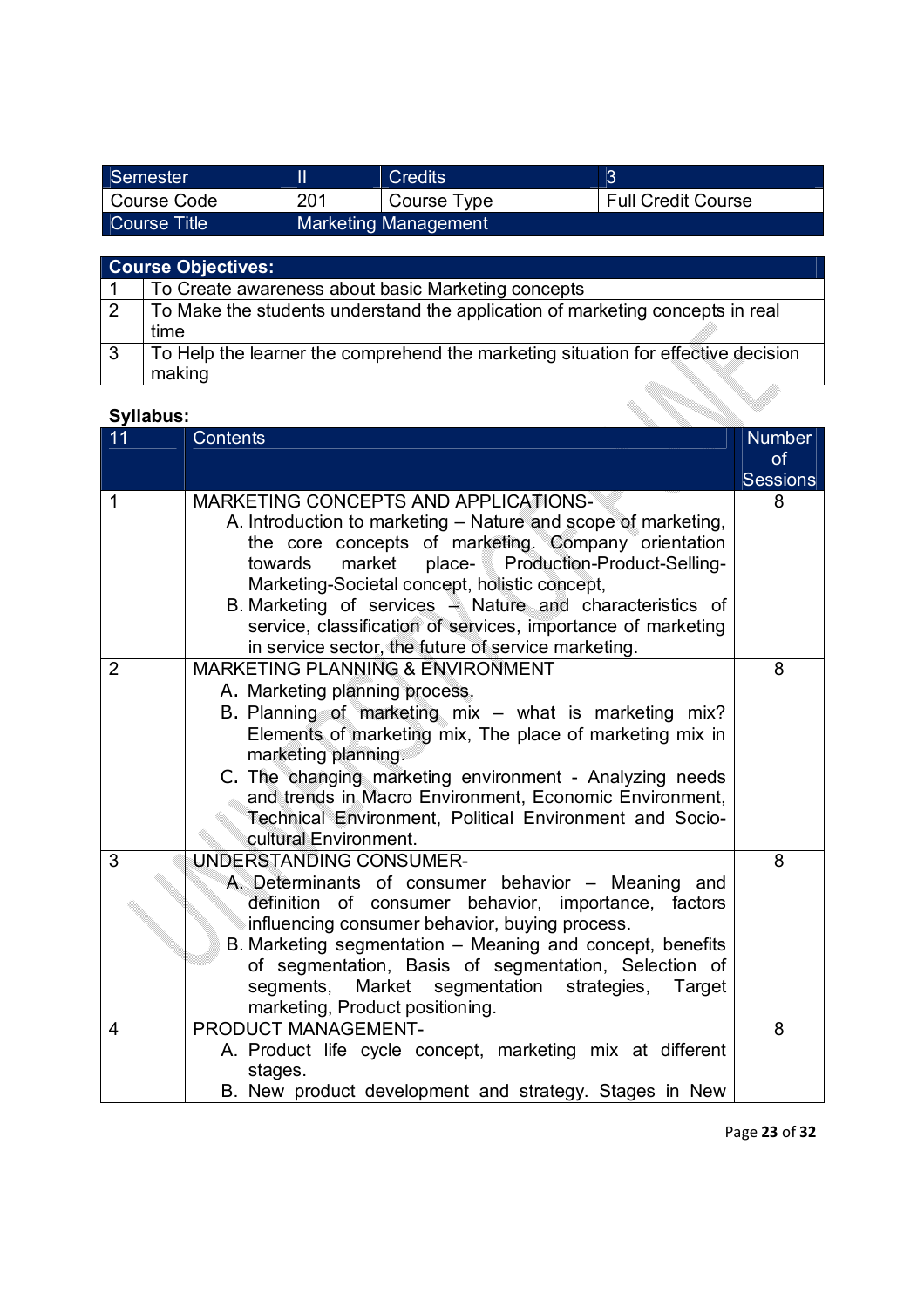| PRICING AND PROMOTION AND DISTRIBUTION STRATEGY<br>5<br>8<br>A. Policies and practices – Pricing methods, objectives, price<br>determination policies.<br>B. Marketing communication – The promotion mix, Advertising<br>and Publicity – 5 M's of advertising management.<br>C. Personal selling and sales promotion – Personal selling –<br>nature, process, importance, Sales promotion – nature and<br>importance, techniques. | Product Development.<br>C. Product decision and strategies - What is product? Types<br>of products, product mix decisions, product line decisions.<br>D. Branding and packaging decisions - Brand name and<br>trademark, branding decisions, advantages<br>and<br>disadvantages of branding, Pack, Packing, and packaging,<br>features and functions of packaging. |  |
|-----------------------------------------------------------------------------------------------------------------------------------------------------------------------------------------------------------------------------------------------------------------------------------------------------------------------------------------------------------------------------------------------------------------------------------|--------------------------------------------------------------------------------------------------------------------------------------------------------------------------------------------------------------------------------------------------------------------------------------------------------------------------------------------------------------------|--|
| of distribution, selecting an appropriate channel.                                                                                                                                                                                                                                                                                                                                                                                | D. Importance of channels of distribution, Alternative channel                                                                                                                                                                                                                                                                                                     |  |

|             | <b>Learning Resources:</b> |                                                                                                   |  |  |  |
|-------------|----------------------------|---------------------------------------------------------------------------------------------------|--|--|--|
| $\mathbf 1$ | <b>Text Books</b>          | Management (Analysis,<br>Planning,<br>1. Marketing<br>Implementation and Control) - Philip Kotler |  |  |  |
|             |                            | 2. Fundamental of Marketing - William J. Stanton and<br>others.                                   |  |  |  |
|             |                            | 3. Marketing Management - V.S.Ramaswamy<br>and                                                    |  |  |  |
|             |                            | S.Namakumari                                                                                      |  |  |  |
| 2           | Reference                  | $1\%$<br>Marketing Management - Rajan Saxena                                                      |  |  |  |
|             | <b>Books</b>               | Marketing Management - S.A. Sherlekar<br>2.                                                       |  |  |  |
|             |                            | 3. Service Marketing - S.M.Zha                                                                    |  |  |  |
| 3           | Supplementary              | Marketing Management - Rajan Saxena<br>T.                                                         |  |  |  |
|             | Reading                    | Marketing Management - S.A. Sherlekar<br>2.                                                       |  |  |  |
|             | Material                   | 3. Service Marketing - S.M.Zha                                                                    |  |  |  |
| 4           | Websites                   | www.pearsoned.co.in<br>$1_{-}$                                                                    |  |  |  |
|             |                            | www.tatamcgrawhill.com<br>2.                                                                      |  |  |  |
|             |                            | 3. www.agencyfaq.com                                                                              |  |  |  |
| 5           | Journals                   | 1. The IUP Journal of Marketing Management                                                        |  |  |  |
|             |                            | 2. . Harvard Business Review                                                                      |  |  |  |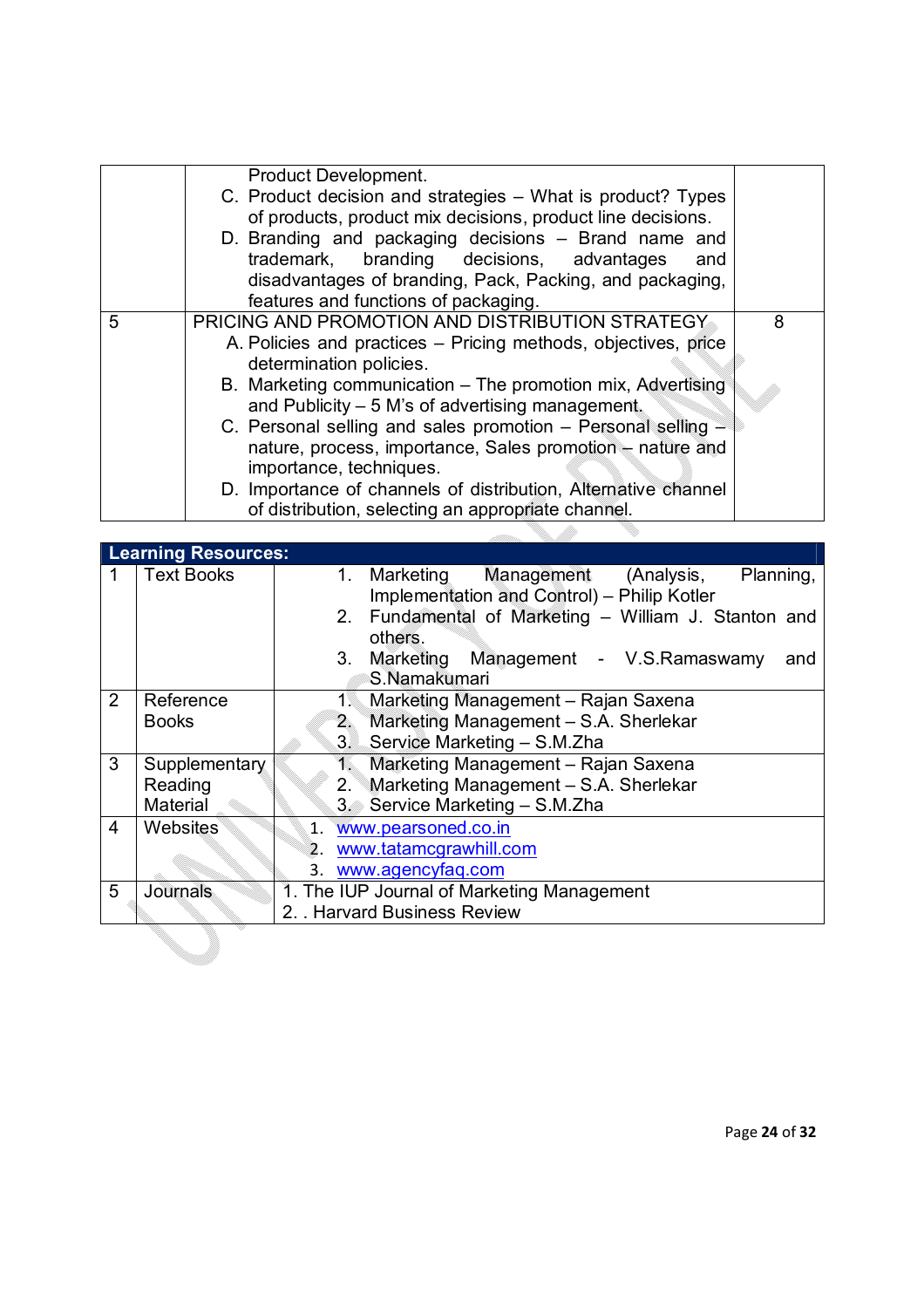| Semester     |     | <b>Credits</b>                                  |                           |
|--------------|-----|-------------------------------------------------|---------------------------|
| Course Code  | 202 | Course Type                                     | <b>Full Credit Course</b> |
| Course Title |     | <b>Operations &amp; Supply Chain Management</b> |                           |

|                | <b>Course Objectives:</b>                                                   |  |  |  |
|----------------|-----------------------------------------------------------------------------|--|--|--|
|                | To develop an understanding of the strategic importance of Operations & SCM |  |  |  |
|                | and how it can provide a competitive advantage in the marketplace           |  |  |  |
| $\sqrt{2}$     | To understand the relationship between Operations & SCM and other business  |  |  |  |
|                | functions, such as Marketing, Finance, Accounting, and Human Resources.     |  |  |  |
| $\overline{3}$ | To develop knowledge of the issues related to designing and managing        |  |  |  |
|                | Operations & SCM and the techniques to do so.                               |  |  |  |

| <b>Unit</b><br><b>Number</b> | Contents                                                                                                                                                                                                                                                                                                  | <b>Number</b><br><b>of</b> |
|------------------------------|-----------------------------------------------------------------------------------------------------------------------------------------------------------------------------------------------------------------------------------------------------------------------------------------------------------|----------------------------|
|                              |                                                                                                                                                                                                                                                                                                           | <b>Sessions</b>            |
| 1                            | 1.1 Introduction to Operations and Supply Chain<br>Management: Definition, Concept, Significance and Functions of<br>Operations and SCM. Evolution from manufacturing to operations<br>management, Physical distribution to Logistics to SCM, Physical<br><b>Goods and Services Perspectives</b>          | $7 + 1$                    |
|                              | 1.2 Quality: Definitions from various Perspectives, Customers<br>view and Manufacturer's view, Concept of Internal Customer,<br>Overview of TQM and LEAN Management, Impact of Global<br>Competition, Technological Change, Ethical and Environmental<br>Issues on Operations and Supply Chain functions. |                            |
| $\overline{2}$               | <b>Operations Processes</b>                                                                                                                                                                                                                                                                               | $7 + 1$                    |
|                              | 2.1 Process Characteristics in Operations: Volume Variety and<br>Flow. Types of Processes and Operations Systems - Continuous<br>Flow system and intermittent flow systems                                                                                                                                |                            |
|                              | 2.2 Process Product Matrix: Job Production, Batch Production,<br>Assembly line and Continuous Flow, Process and Product Layout                                                                                                                                                                            |                            |
|                              | 2.3 Service System Design Matrix : Design of Service Systems,<br><b>Service Blueprinting</b>                                                                                                                                                                                                              |                            |
| 3                            | 3.1 Production Planning & Control (PPC): Role and Functions                                                                                                                                                                                                                                               | $7 + 1$                    |
|                              | 3.2 Demand Forecasting: Forecasting as a Planning Tool,<br>Forecasting Time Horizon, Sources of Data for forecasting,<br>Accuracy of Forecast, Capacity Planning                                                                                                                                          |                            |
|                              | 3.3 Production Planning: Aggregate production Planning,                                                                                                                                                                                                                                                   |                            |

Page **25** of **32**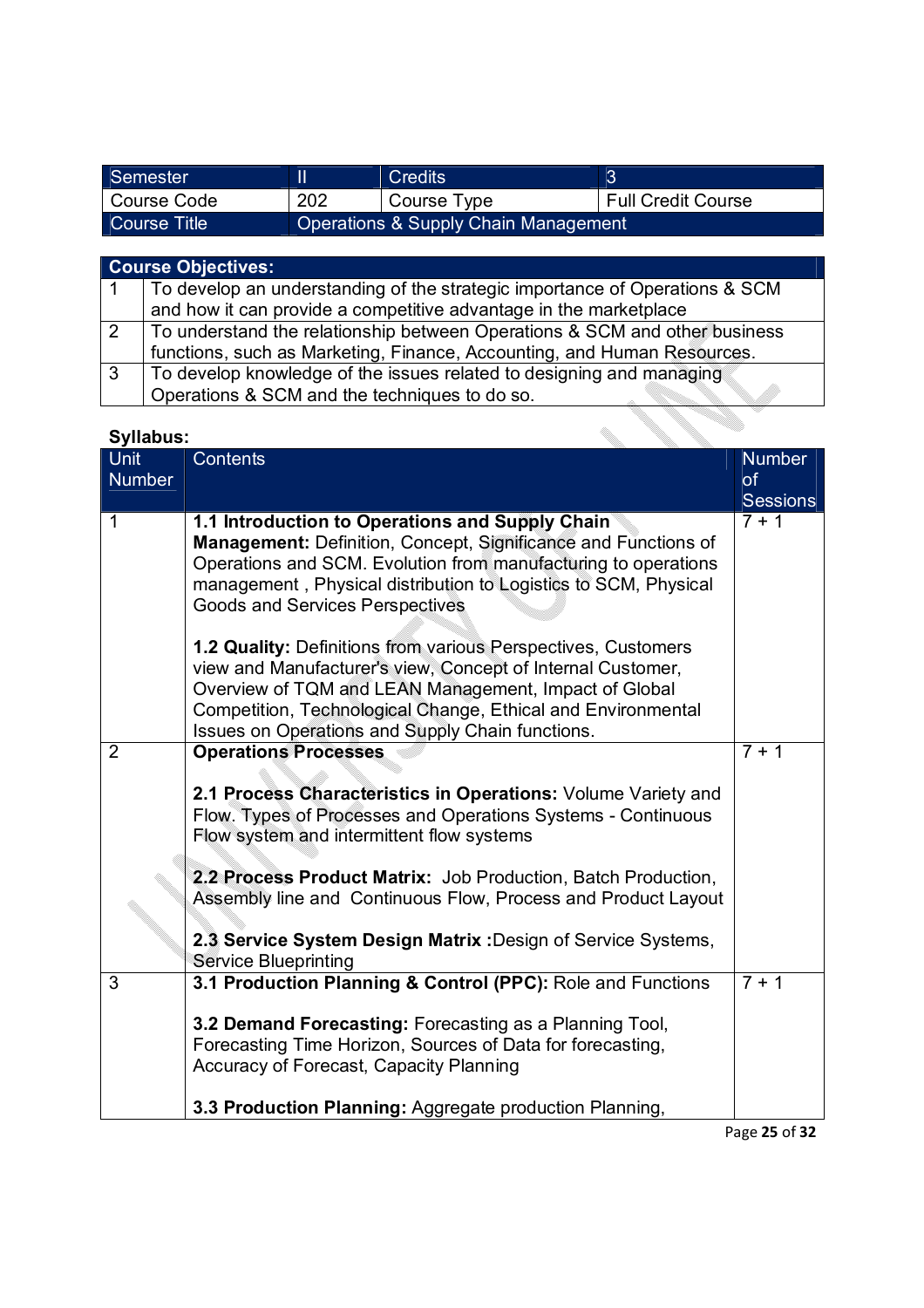|   | Alternatives for                                                   |                 |
|---|--------------------------------------------------------------------|-----------------|
|   | Managing Demand and Supply, Master Production Schedule,            |                 |
|   | Capacity Planning - Overview of MRP, CRP, DRP, MRP II              |                 |
|   |                                                                    |                 |
|   | 3.4 Production Control: Scheduling, Loading, Scheduling of Job     |                 |
|   | Shops and Floor Shops, Gantt Charts                                |                 |
|   |                                                                    | $\frac{1}{7+1}$ |
| 4 | 4.1 Inventory Planning and Control: Continuous and                 |                 |
|   | Intermittent demand System, concept of inventory, need for         |                 |
|   | inventory, types of inventory - seasonal, decoupling, cyclic,      |                 |
|   | pipeline, safety - Implications for Inventory Control Methods.     |                 |
|   |                                                                    |                 |
|   | 4.2 Inventory Costs: Concept and behavior of ordering cost,        |                 |
|   | carrying cost, shortage cost.                                      |                 |
|   |                                                                    |                 |
|   | 4.3 EOQ: Basic EOQ Model - EOQ with discounts                      |                 |
|   |                                                                    |                 |
|   | 4.4 Inventory control: Classification of material - ABC Analysis - |                 |
|   | VED, HML, FSN, GOLF, SOS.                                          |                 |
|   |                                                                    |                 |
|   |                                                                    |                 |
|   | (Numericals expected on Basic EOQ, EOQ with discounts &            |                 |
|   | ABC), Inventory turns ratios, Fixed Order quantity Model -         |                 |
|   | Periodic Review and Re-order Point                                 |                 |
| 5 | 5.1 Supply Chain Management: Generalized Supply Chain              | $7 + 1$         |
|   | Management Model - Key Issues in SCM - Collaboration,              |                 |
|   | Enterprise Extension, responsiveness, Cash to Cash Conversion,     |                 |
|   |                                                                    |                 |
|   | 5.2 Customer Service: Supply Chain Management and customer         |                 |
|   | service linkages, Availability service reliability perfect order,  |                 |
|   |                                                                    |                 |
|   | customer satisfaction                                              |                 |
|   | Enablers of SCM - Facilities, Inventory, Transportation,           |                 |
|   | Information, sourcing, Pricing                                     |                 |

|               | <b>Learning Resources:</b> |                                                                   |  |  |  |
|---------------|----------------------------|-------------------------------------------------------------------|--|--|--|
|               | <b>Text Books</b>          | Operations Management Theory & Practice by B. Mahadevan,          |  |  |  |
|               |                            | Pearson, 2 <sup>nd</sup> Edition.                                 |  |  |  |
|               |                            | Operations Now - Supply Chain Profitability & Performance by      |  |  |  |
|               |                            | Byron J. Finch, McGraw Hill, 3rd Edition.                         |  |  |  |
|               |                            | Production and Operations Management by R B Khanna, PHI,          |  |  |  |
|               |                            | New Delhi, 2011 Edition.                                          |  |  |  |
| $\mathcal{P}$ | Reference                  | Supply Chain Logistics Management by Donald Bowersox, David       |  |  |  |
|               | <b>Books</b>               | Closs, M Bixby Cooper, Tata McGraw Hill, 2 <sup>nd</sup> Edition. |  |  |  |
|               |                            | Operations Management by William J. Stevenson, TMGH, 9th          |  |  |  |
|               |                            | Edition.                                                          |  |  |  |
|               |                            | Operations Management by Lee Krajewski, Larry Ritzman, Manoi      |  |  |  |
|               |                            | Malhotra, Pearson Education, 8 <sup>th</sup> Edition.             |  |  |  |

Page **26** of **32**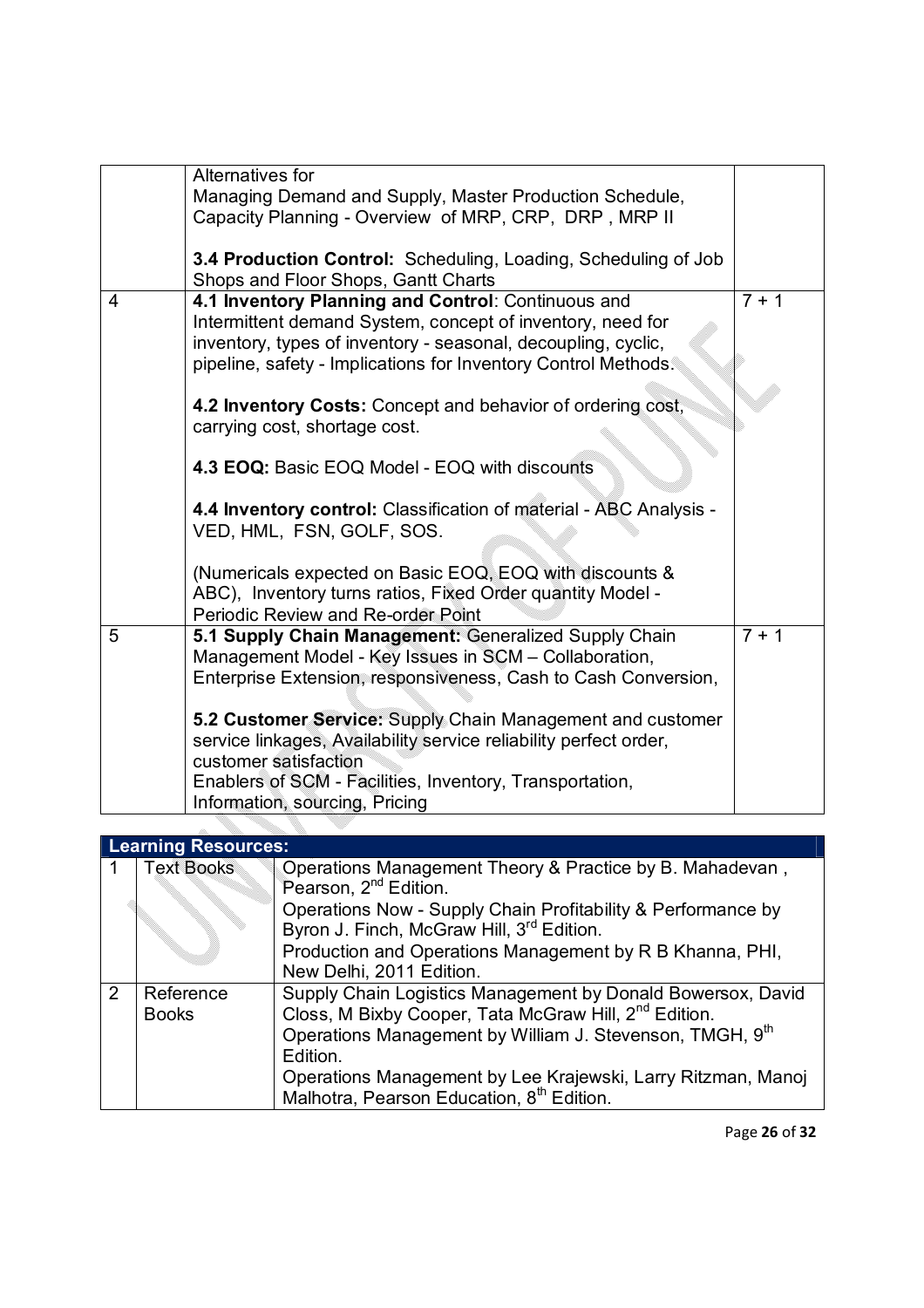|   |               | Introduction to Materials Management, J.R. Tony Arnold, Stephen<br>Chapman, Ramakrishnan, Pearson, 5 <sup>th</sup> Edition.<br>Supply Chain Management - Strategy, Planning & Operation by<br>Sunil Chopra, Peter Meindl, D. V. Kalra, Pearson Education.<br>Production & Operations Management by S N Chary, McGraw<br>Hill, 7 <sup>th</sup> Edition |
|---|---------------|-------------------------------------------------------------------------------------------------------------------------------------------------------------------------------------------------------------------------------------------------------------------------------------------------------------------------------------------------------|
| 3 | Supplementary | Contemporary Logistics by Paul Murphy, Donald Wood, PHI, 9th                                                                                                                                                                                                                                                                                          |
|   | Reading       | Edition                                                                                                                                                                                                                                                                                                                                               |
|   | Material      | The Goal by Eliyahu Goldratt                                                                                                                                                                                                                                                                                                                          |
| 4 | Websites      | www.apics.org                                                                                                                                                                                                                                                                                                                                         |
|   |               | www.supplychainmanagement.in                                                                                                                                                                                                                                                                                                                          |
| 5 | Journals      | International Journal of Operations and Quantitative Management                                                                                                                                                                                                                                                                                       |
|   |               | Udyog Pragati                                                                                                                                                                                                                                                                                                                                         |
|   |               | International Journals of Logistics and Supply Chain Management                                                                                                                                                                                                                                                                                       |
|   |               | International Journal of Logistics and Planning Supply Chain                                                                                                                                                                                                                                                                                          |
|   |               | Management                                                                                                                                                                                                                                                                                                                                            |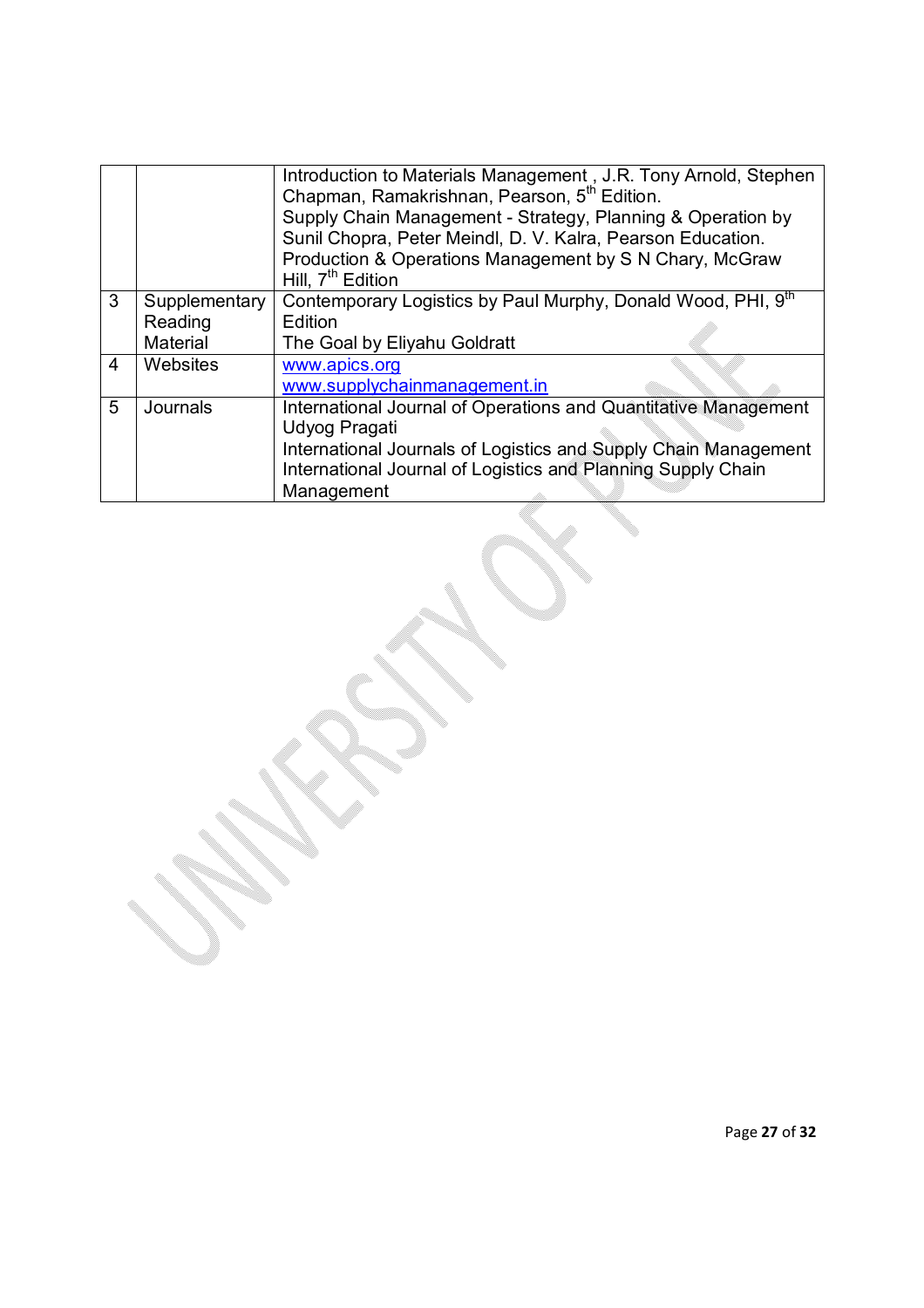| Semester     |     | Credits                             |                           |
|--------------|-----|-------------------------------------|---------------------------|
| Course Code  | 203 | Course Type                         | <b>Full Credit Course</b> |
| Course Title |     | <b>Entrepreneurship Development</b> |                           |

| <b>Course Objectives:</b> |                                                                      |  |  |
|---------------------------|----------------------------------------------------------------------|--|--|
|                           | To Inspire learner for self-employment.                              |  |  |
|                           | To acquaint learner about how to start new venture.                  |  |  |
| -3                        | To create awareness among learner about Entrepreneurship concept and |  |  |
|                           | framework.                                                           |  |  |

| oynuwuo<br><b>Unit</b> | <b>Contents</b>                                                                                                                                                                                                                                                                                                                                                                                                                                                                                                                                             | <b>Number</b>   |
|------------------------|-------------------------------------------------------------------------------------------------------------------------------------------------------------------------------------------------------------------------------------------------------------------------------------------------------------------------------------------------------------------------------------------------------------------------------------------------------------------------------------------------------------------------------------------------------------|-----------------|
| <b>Number</b>          |                                                                                                                                                                                                                                                                                                                                                                                                                                                                                                                                                             | of              |
|                        |                                                                                                                                                                                                                                                                                                                                                                                                                                                                                                                                                             | <b>Sessions</b> |
| 1                      | Definition and<br>Entrepreneurship:<br>structure<br>-Concept<br>οf<br>entrepreneurship-characteristics, qualities and Entrepreneurial<br>skills-classification and types of entrepreneurship- Entrepreneurial<br>traits and motivation- Nature and importance of entrepreneurship-<br>Entrepreneur VS Professional managers- Development of women<br>Entrepreneurs- Barriers in entrepreneurship.                                                                                                                                                           | $7 + 1$         |
| $\overline{2}$         | Entrepreneurial Development: Evolution of Indian Economic<br>Development- Nationalization-Privatization-Globalization Process-<br>Economic reforms and Entrepreneurship opportunities- The<br>Development-Meaning<br>of<br>Entrepreneurial<br><b>Process</b><br>of<br>Entrepreneurship Development Program-Objectives and issues of<br>EDP's- Strategy for entrepreneurial development-Importance,<br>Objectives and methods of EDP training- Institutes in AID of<br>Entrepreneurs-SISC, MDI, NIESBUD, EDII, CED, SBI and other<br>Commercial banks.       | $7 + 1$         |
| 3                      | Project Management: Project formulation- Phases of Project<br>formulation-Stages in Project formulation-Project Implementation-<br>Project evaluation-Project Report Preparation- Content of the<br>Project report (Each student is expected to prepare a Project<br>report after visiting DIC in local city for referring various schemes<br>in which he/she is interested.- Project appraisal- Definition-scope<br>of appraisal- Steps followed in Project appraisal-Economic-<br>Technical-Organizational-Managerial-Operational-financial<br>appraisal. | $7 + 1$         |
| 4                      | Setting Up a Small scale Unit: Small scale Industry definition-<br>steps for starting a small Industry- Project selection Phase-<br>Implementation Phase- Follow up Phase-Selection of type of<br>organization-Types of ownership organization-Location<br><b>of</b><br>Enterprise- Need and importance of location-Steps in Enterprise<br>location-Location-Layout-Optimum size-checklist<br>for<br>location<br>factor- Incentives and subsidies for small scale Industry.                                                                                 | $7 + 1$         |

Page **28** of **32**

Om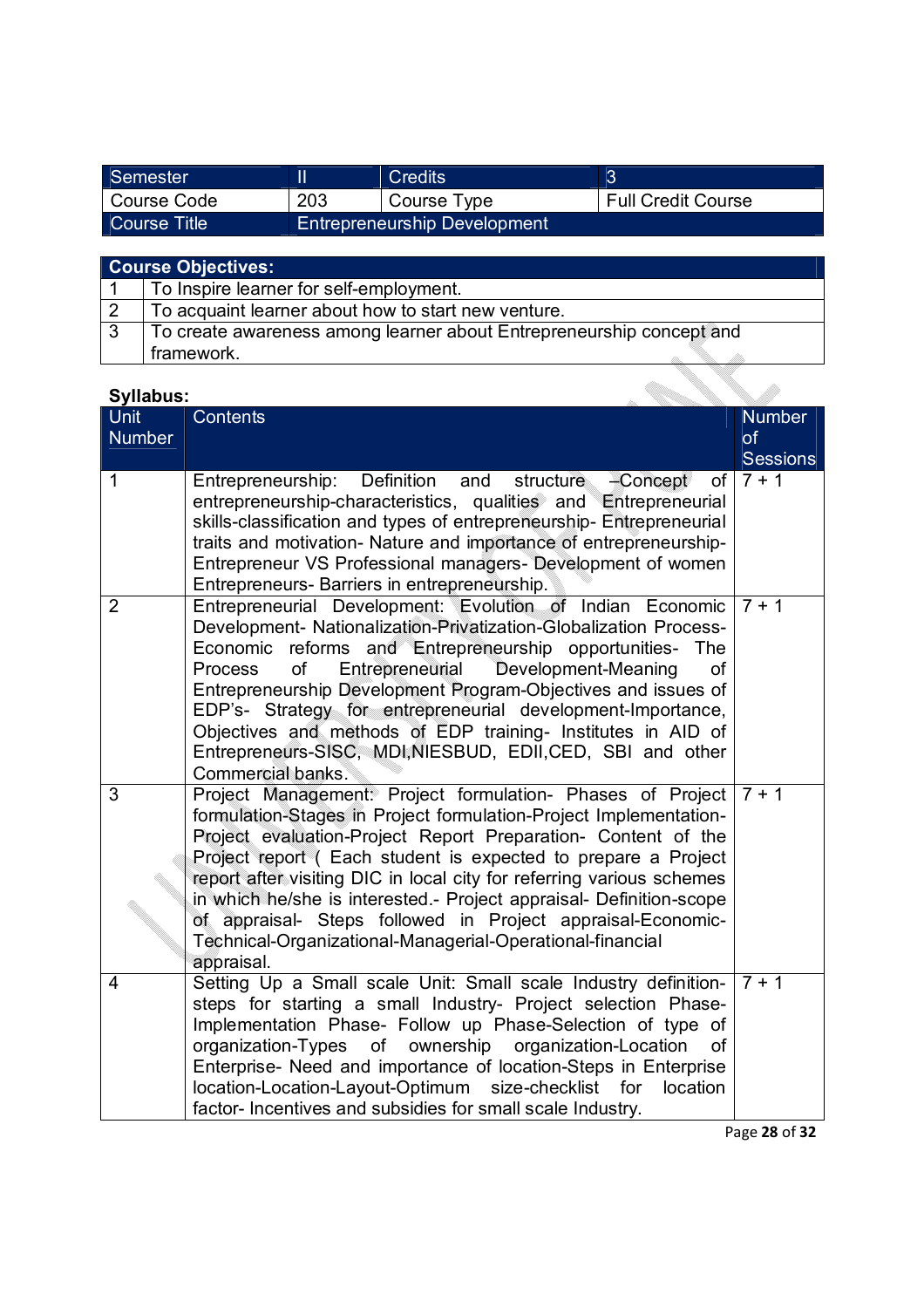| 5 | Success stories of leading Indian and foreign entrepreneurs.                                                                                                                                                                                                                                           | $7 + 1$ |
|---|--------------------------------------------------------------------------------------------------------------------------------------------------------------------------------------------------------------------------------------------------------------------------------------------------------|---------|
|   | a. Dirubhai Ambani- Reliance Industry.                                                                                                                                                                                                                                                                 |         |
|   | b. R. Narayana Murthy- Infosys.                                                                                                                                                                                                                                                                        |         |
|   | c. Bill Gates-Microsoft                                                                                                                                                                                                                                                                                |         |
|   | d. Steve Jobs-Apple                                                                                                                                                                                                                                                                                    |         |
|   | e. JRD TATA- TATA GROUP                                                                                                                                                                                                                                                                                |         |
|   | Group of twelve students will be presenting the success<br>story of one entrepreneur in one session hence five<br>sessions for above entrepreneurs. Last three sessions<br>for critical analysis and lessons of their contribution to<br>entrepreneurship. Faculty is expected to lead the<br>session. |         |
|   |                                                                                                                                                                                                                                                                                                        |         |

|   | <b>Learning Resources:</b> |                                                                                                                                                                                                                                                                                                                                                                                     |  |  |
|---|----------------------------|-------------------------------------------------------------------------------------------------------------------------------------------------------------------------------------------------------------------------------------------------------------------------------------------------------------------------------------------------------------------------------------|--|--|
|   | <b>Text Books</b>          | Dynamics of Entrepreneurship Development - Vasant Desai.<br>Entrepreneurship: New Venture Creation - David H. Holt<br>Entrepreneurship Development New Venture Creation - Satish<br>Taneja, S.L.Gupta<br>Entrepreneurship: Strategies and Resources - Marc J. Dollinger<br>Entrepreneurship - Robert D. Hisrich, Michael P. Peters, Dean A.<br>Shepherd                             |  |  |
| 2 | Reference<br><b>Books</b>  | Entrepreneurship - Robert D. Hisrich, Michael P. Peters,<br>Entrepreneurship: Education, Research and Practice – A. Sahay,<br>A. Nirjar<br>Entrepreneurship As Strategy - G. Dale Meyer, Kurt A. Heppard<br>Entrepreneurship Development and Project Management - Dr.<br>Dilip M. Sarwate<br>New Vistas of Entrepreneurship: Challenges & Opportunities - A.<br>Sahay, M.S.Chhikara |  |  |
| 3 | Websites                   | en.wikipedia.org/wiki/Dhirubhai Ambani<br>en.wikipedia.org/wiki/Steve Jobs (book)<br>en.wikipedia.org/wiki/J._R._D._Tata<br>en.wikipedia.org/wiki/N._R._Narayana_Murthy<br>en.wikipedia.org/wiki/Bill Gates                                                                                                                                                                         |  |  |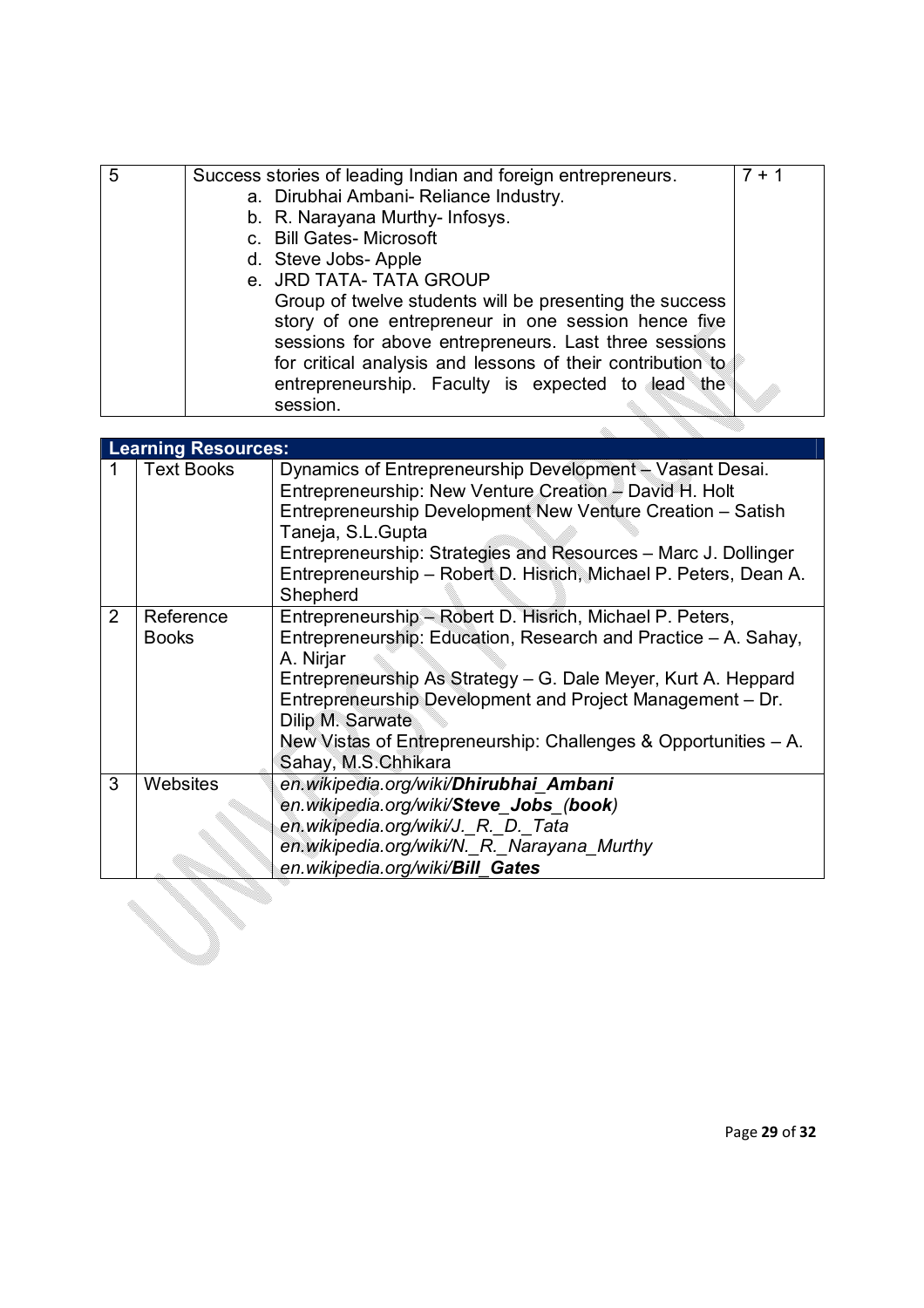| Semester     |                              | Credits     | -2                        |
|--------------|------------------------------|-------------|---------------------------|
| Course Code  | 204                          | Course Type | <b>Full Credit Course</b> |
| Course Title | Selling & Negotiation Skills |             |                           |

|                                                                 | <b>Course Objectives:</b>                                  |                                                                                     |                 |  |  |
|-----------------------------------------------------------------|------------------------------------------------------------|-------------------------------------------------------------------------------------|-----------------|--|--|
| 1                                                               |                                                            | To imbibe in the students, critical sales competencies that drive buying decisions. |                 |  |  |
| $\overline{2}$                                                  |                                                            | To give insights into how to boost individual and organizational productivity       |                 |  |  |
|                                                                 |                                                            | through effective sales lead management.                                            |                 |  |  |
| $\overline{3}$                                                  |                                                            | To introduce basic theoretical principles and practical steps in the negotiating    |                 |  |  |
|                                                                 | process.                                                   |                                                                                     |                 |  |  |
|                                                                 | Syllabus:                                                  |                                                                                     |                 |  |  |
| Unit                                                            |                                                            | <b>Contents</b>                                                                     | <b>Number</b>   |  |  |
| <b>Number</b>                                                   |                                                            |                                                                                     | of              |  |  |
|                                                                 |                                                            |                                                                                     | <b>Sessions</b> |  |  |
| 1                                                               |                                                            | <b>Nature &amp; Role of Selling:</b>                                                | $7 + 1$         |  |  |
|                                                                 |                                                            | Types of Selling: Differences in selling situations, New business                   |                 |  |  |
|                                                                 |                                                            | versus service selling, Newton's classification of sales types,                     |                 |  |  |
|                                                                 |                                                            | McMurry & Arnold's classification of selling types, Consumer                        |                 |  |  |
|                                                                 |                                                            | indirect selling, Industrial selling, Missionary, Sales Team/group                  |                 |  |  |
|                                                                 |                                                            | selling Merchandising, Telesales, Franchise selling, International                  |                 |  |  |
| selling.                                                        |                                                            | $\frac{1}{7}$ + 1                                                                   |                 |  |  |
| $\overline{2}$                                                  |                                                            | Attributes of a Good Salesperson : Personality & physical<br>characteristics,       |                 |  |  |
|                                                                 |                                                            | Enthusiasm,<br>Confidence, Intelligence, Self-worth, Knowledge- product,            |                 |  |  |
|                                                                 |                                                            | Competition, organization, market, customer, territory;                             |                 |  |  |
|                                                                 |                                                            | Communication skills, Persuasive skills. (To be supplemented by                     |                 |  |  |
| live exercises on personal selling)                             |                                                            |                                                                                     |                 |  |  |
| $\overline{3}$                                                  |                                                            | Personal Selling Skills: The opening - Need & problem                               | $7 + 1$         |  |  |
|                                                                 |                                                            | identification - The presentation & demonstration - Dealing with                    |                 |  |  |
| objections – Negotiations - Closing the sale - Follow up (To be |                                                            |                                                                                     |                 |  |  |
|                                                                 |                                                            | supplemented by live exercises on personal selling)                                 |                 |  |  |
| Negotiation Skills: Goal, Collaborative / Win-Win not<br>4      |                                                            | $7 + 1$                                                                             |                 |  |  |
|                                                                 |                                                            | compromise,                                                                         |                 |  |  |
|                                                                 |                                                            | Pyramid of success: Power, Time, and Information. Opponent:                         |                 |  |  |
| Visceral or Idea,                                               |                                                            |                                                                                     |                 |  |  |
|                                                                 | (To be supplemented by live exercises on personal selling) |                                                                                     | $7 + 1$         |  |  |
| 5                                                               |                                                            | Different Phases of Negotiation: Pre-negotiation - opening -                        |                 |  |  |
|                                                                 |                                                            | information sharing – problem solving – agreement. Breakdown in                     |                 |  |  |
|                                                                 |                                                            | negotiation – barriers that create impasse – overcoming barriers –                  |                 |  |  |
|                                                                 |                                                            | people problem – mediation – arbitration – ethics.                                  |                 |  |  |

| <b>Learning Resources:</b> |                   |                                                          |  |
|----------------------------|-------------------|----------------------------------------------------------|--|
|                            | <b>Text Books</b> | Selling & Sales Management by Geoffrey Lancaster & David |  |
|                            |                   | Jobber, Macmillan India Ltd.                             |  |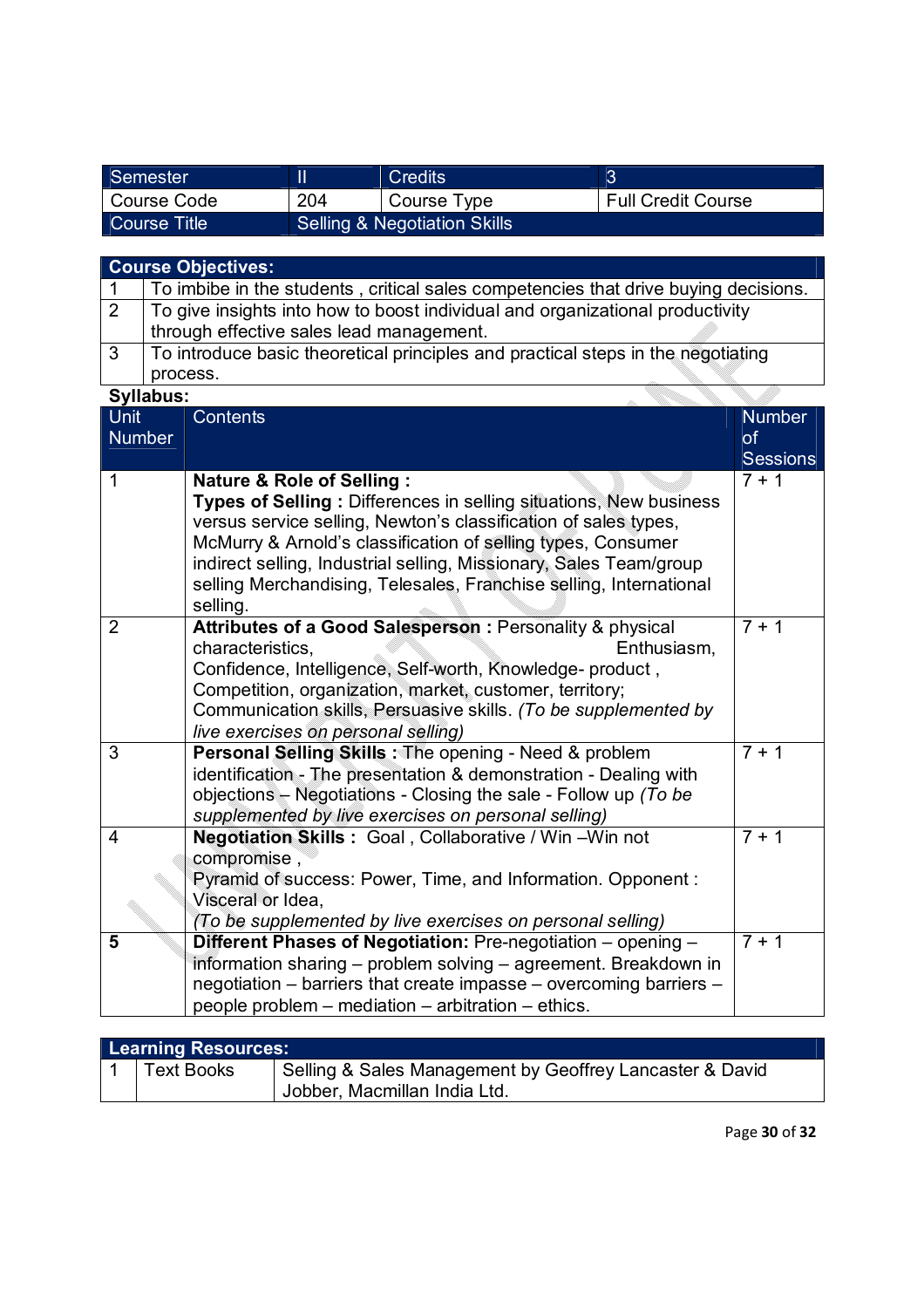|                |                                                         | Negotiation: Communication for diverse settings by Michael L<br>Spangle and Myra Isenhart, Sage South Asia Edition.<br>The Sales Bible: The Ultimate Sales Resource by Jeffrey Gitomer,<br>Wiley India. |  |  |
|----------------|---------------------------------------------------------|---------------------------------------------------------------------------------------------------------------------------------------------------------------------------------------------------------|--|--|
| $\mathcal{P}$  | Reference                                               | Sales Management by Bill Donaldson, Palgrave Publications                                                                                                                                               |  |  |
|                | <b>Books</b>                                            | You can negotiate anything by Herb Cohen                                                                                                                                                                |  |  |
|                |                                                         | Managing Sales Leads by Crocker and Obermayer, American                                                                                                                                                 |  |  |
|                |                                                         | <b>Marketing Association</b>                                                                                                                                                                            |  |  |
| 3              | How to win friends and influence People - Dale Carnegie |                                                                                                                                                                                                         |  |  |
|                | Reading                                                 | The Art of Closing the Sale by Brian Tracy, Pearson Education.                                                                                                                                          |  |  |
|                | Material                                                |                                                                                                                                                                                                         |  |  |
| $\overline{4}$ | Websites                                                | www.professionalsalestips.com                                                                                                                                                                           |  |  |
|                |                                                         | www.eyeonsales.com                                                                                                                                                                                      |  |  |
|                |                                                         | www.semi.org                                                                                                                                                                                            |  |  |
|                |                                                         |                                                                                                                                                                                                         |  |  |
|                |                                                         | www.salescareersonline.com                                                                                                                                                                              |  |  |
| 5              | Journals                                                | Journal of Personal Selling & Sales Management                                                                                                                                                          |  |  |
|                |                                                         | Sales and Marketing by Nielsen Business Media                                                                                                                                                           |  |  |
|                |                                                         |                                                                                                                                                                                                         |  |  |